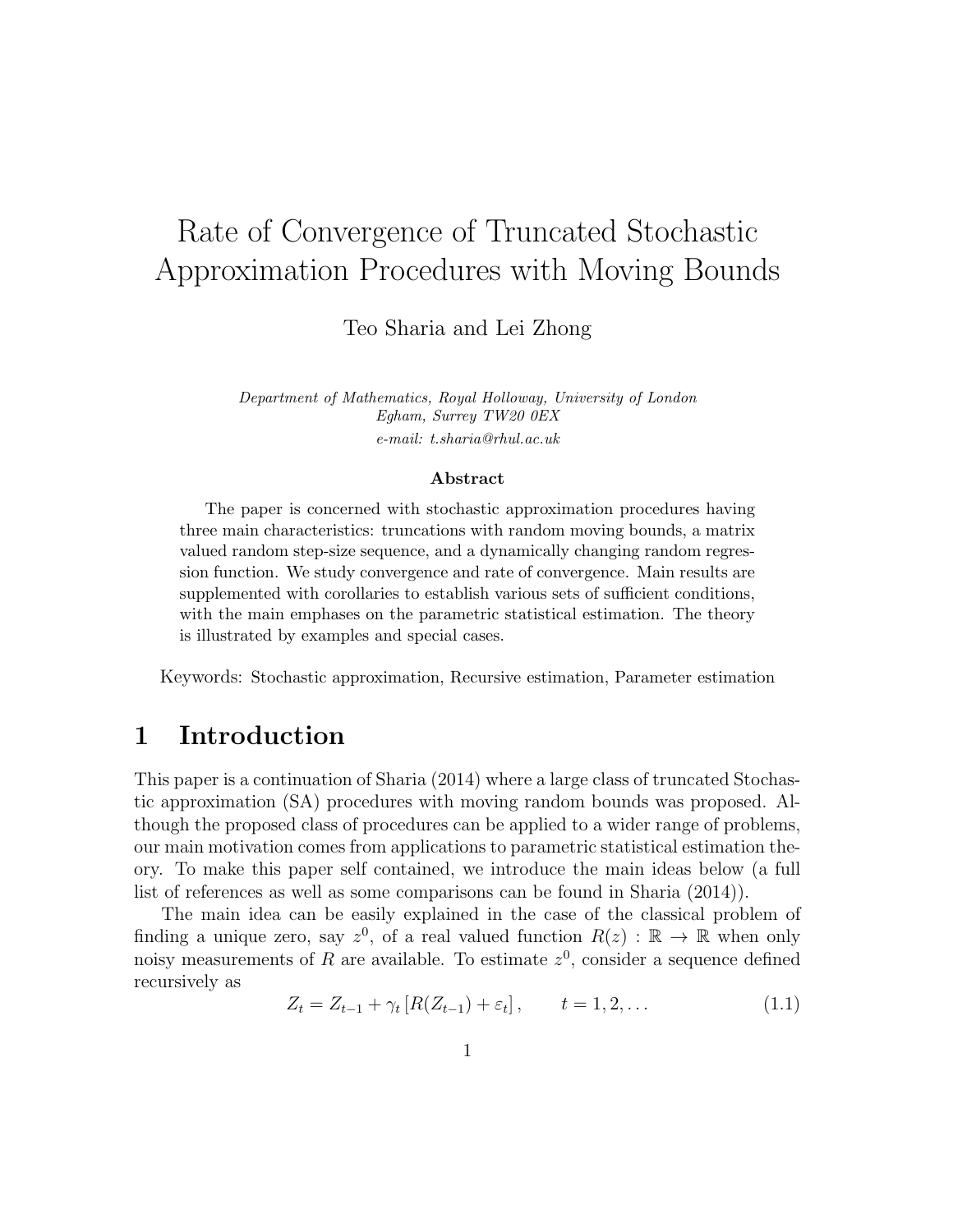where  $\{\varepsilon_t\}$  is a sequence of zero-mean random variables and  $\{\gamma_t\}$  is a deterministic sequence of positive numbers. This is the classical Robbins-Monro SA procedure (see Robbins and Monro (1951)), which under certain conditions converges to the root  $z^0$ of the equation  $R(z) = 0$ . (Comprehensive surveys of the SA technique can be found in Benveniste et al. (1990), Borkar (2008), Kushner and Yin (2003), Lai (2003), and Kushner (2010).)

Statistical parameter estimation is one of the most important applications of the above procedure. Indeed, suppose that  $X_1, \ldots, X_t$  are i.i.d. random variables and  $f(x, \theta)$  is the common probability density function (w.r.t. some  $\sigma$ -finite measure), where  $\theta \in \mathbb{R}^m$  is an unknown parameter. Consider a recursive estimation procedure for  $\theta$  defined by

$$
\hat{\theta}_t = \hat{\theta}_{t-1} + \frac{1}{t} i (\hat{\theta}_{t-1})^{-1} \frac{f'^T(X_t, \hat{\theta}_{t-1})}{f(X_t, \hat{\theta}_{t-1})}, \qquad t \ge 1,
$$
\n(1.2)

where  $\hat{\theta}_0 \in \mathbb{R}^m$  is some starting value and  $i(\theta)$  is the one-step Fisher information matrix (f' is the row-vector of partial derivatives of f w.r.t. the components of  $\theta$ ). This estimator was introduced in Sakrison (1965) and studied by a number of authors (see e.g, Polyak and Tsypkin (1980), Campbell (1982), Ljung and Soderstrom (1987), Lazrieve and Toronjadze (1987), Englund et al (1989), Lazrieve et al (1997, 2008), Sharia (1997–2010)). In particular, it has been shown that under certain conditions, the recursive estimator  $\hat{\theta}_t$  is asymptotically equivalent to the maximum likelihood estimator, i.e., it is consistent and asymptotically efficient. One can analyse (1.2) by rewriting it in the form of stochastic approximation with  $\gamma_t = 1/t$ ,

$$
R(z) = i(z)^{-1} E_{\theta} \left\{ \frac{f'^T(X_t, z)}{f(X_t, z)} \right\} \quad \text{and} \quad \varepsilon_t = i(\hat{\theta}_{t-1})^{-1} \left( \frac{f'^T(X_t, \hat{\theta}_{t-1})}{f(X_t, \hat{\theta}_{t-1})} - R(\hat{\theta}_{t-1}) \right),
$$

where  $\theta$  is an arbitrary but fixed value of the unknown parameter. Indeed, under certain standard assumptions,  $R(\theta) = 0$  and  $\{\varepsilon_t\}$  is a martingale difference w.r.t. the filtration  $\{\mathcal{F}_t\}$  generated by  $\{X_t\}$ . So, (1.2) is a standard SA of type (1.1).

Suppose now that we have a stochastic process  $X_1, X_2, \ldots$  and let  $f_t(x, \theta) =$  $f_t(x, \theta | X_1, \ldots, X_{t-1})$  be the conditional probability density function of the observation  $X_t$  given  $X_1, \ldots, X_{t-1}$ , where  $\theta \in \mathbb{R}^m$  is an unknown parameter. Then one can define a recursive estimator of  $\theta$  by

$$
\hat{\theta}_t = \hat{\theta}_{t-1} + \gamma_t(\hat{\theta}_{t-1})\psi_t(\hat{\theta}_{t-1}), \qquad t \ge 1,
$$
\n(1.3)

where  $\psi_t(\theta) = \psi_t(X_1, \ldots, X_t; \theta), t = 1, 2, \ldots$ , are suitably chosen functions which may, in general, depend on the vector of all past and present observations  $X_1, ..., X_t$ ,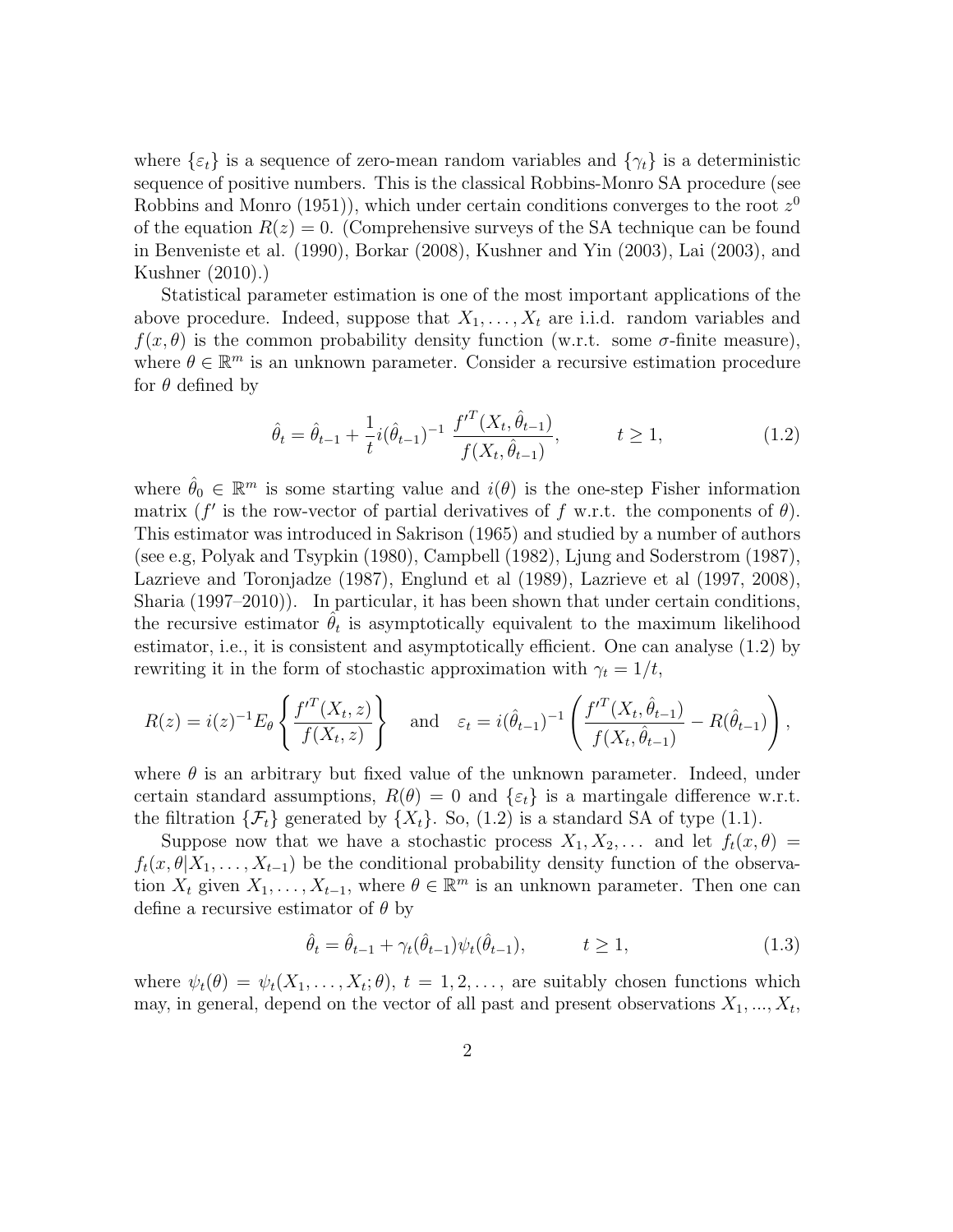and have the property that the process  $\psi_t(\theta)$  is  $P^{\theta}$ - martingale difference, i.e.,  $E_{\theta} \{\psi_t(\theta) | \mathcal{F}_{t-1}\} = 0$  for each t. For example, a choice

$$
\psi_t(\theta) = l_t(\theta) \equiv \frac{[f'_t(X_t, \theta)]^T}{f_t(X_t, \theta)}
$$

yields a likelihood type estimation procedure. In general, to obtain an estimator with asymptotically optimal properties, a state-dependent matrix-valued random step-size sequences are needed (see Sharia (2010)). For the above procedure, a stepsize sequence  $\gamma_t(\theta)$  with the property

$$
\gamma_t^{-1}(\theta) - \gamma_{t-1}^{-1}(\theta) = E_{\theta} \{ \psi_t(\theta) l_t^T(\theta) \mid \mathcal{F}_{t-1} \}
$$

is an optimal choice. For example, to derive a recursive procedure which is asymptotically equivalent to the maximum likelihood estimator, we need to take

$$
\psi_t(\theta) = l_t(\theta)
$$
 and  $\gamma_t(\theta) = I_t^{-1}(\theta)$ ,

where

$$
I_t(\theta) = \sum_{s=1}^t E\{l_s(\theta)l_s^T(\theta)|\mathcal{F}_{s-1}\}\tag{1.4}
$$

is the conditional Fisher information matrix. To rewrite (1.3) in the SA form, let us assume that  $\theta$  is an arbitrary but fixed value of the parameter and define

$$
R_t(z) = E_{\theta} \left\{ \psi_t(X_t, z) \mid \mathcal{F}_{t-1} \right\} \quad \text{and} \quad \varepsilon_t(z) = \left( \psi_t(X_t, z) - R_t(z) \right).
$$

Then, since  $\psi_t(\theta)$  is P<sup> $\theta$ </sup>-martingale difference, it follows that  $R_t(\theta) = 0$  for each t. So, the objective now is to find a common root  $\theta$  of a dynamically changing sequence of functions  $R_t$ .

Before introducing the general SA process, let us consider one simple modification of the classical SA procedure. Suppose that we have additional information about the root  $z^0$  of the equation  $R(z) = 0$ . Let us, e.g., assume that  $z^0 \in [\alpha_t, \beta_t]$  at each step t, where  $\alpha_t$  and  $\beta_t$  are random variables such that  $-\infty < \alpha_t \leq \beta_t < \infty$ . Then one can consider a procedure, which at each step  $t$  produces points from the interval  $[\alpha_t, \beta_t]$ . For example, a truncated classical SA procedure in this case can be derived using the following recursion

$$
Z_t = \Phi_{[\alpha_t, \beta_t]}(Z_{t-1} + \gamma_t [R(Z_{t-1}) + \varepsilon_t]), \qquad t = 1, 2, \dots
$$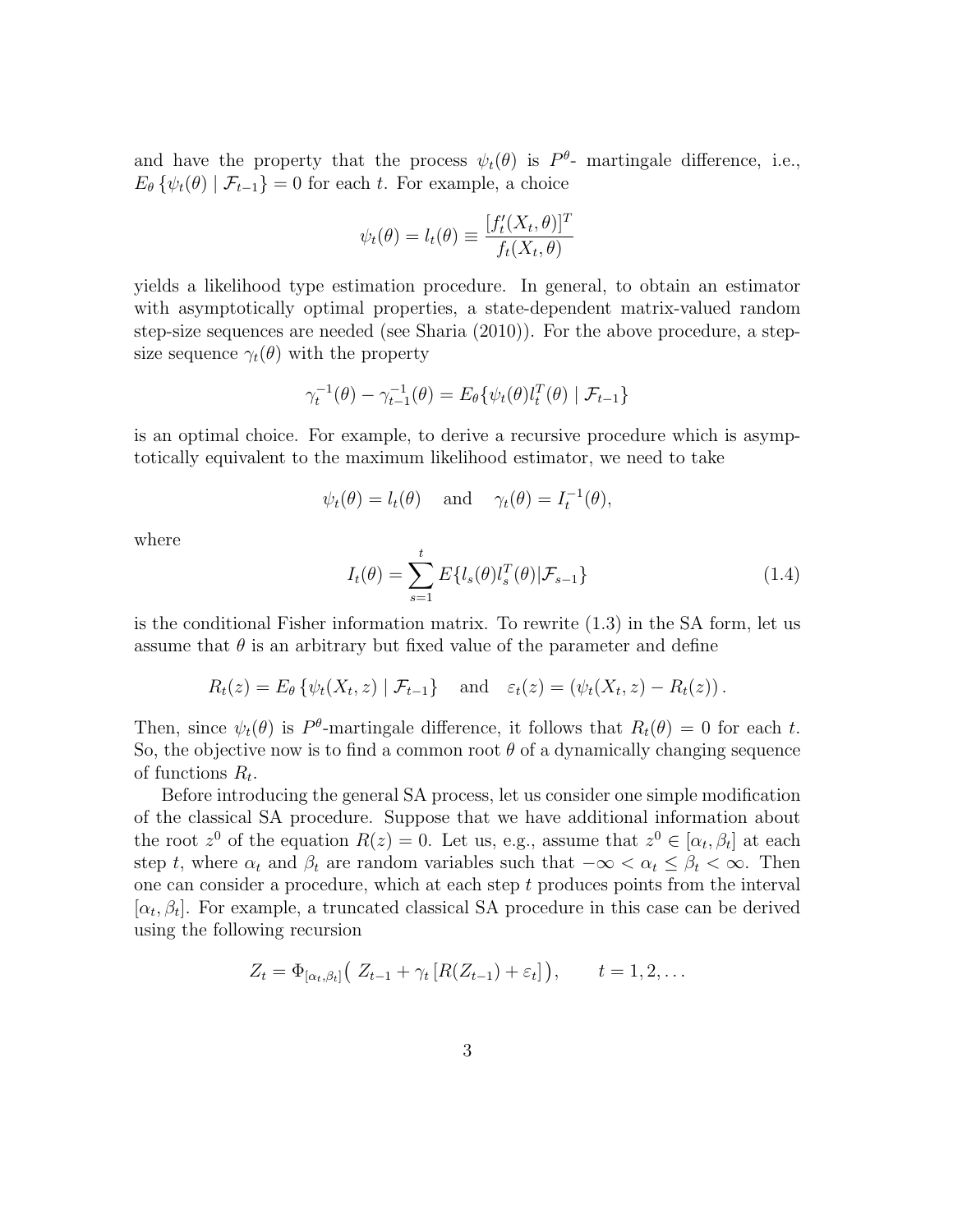where  $\Phi$  is the truncation operator, that is, for any  $-\infty < a \leq b < \infty$ ,

$$
\Phi_{[a,b]}(z) = \begin{cases} a & \text{if } z < a, \\ z & \text{if } a \le z \le b, \\ b & \text{if } z > b. \end{cases}
$$

Truncated procedures may be useful in a number of circumstances. For example, if the functions in the recursive equation are defined only for certain values of the parameter, then the procedure should produce points only from this set. Truncations may also be useful when certain standard assumptions, e.g., conditions on the growth rate of the relevant functions are not satisfied. Truncations may also help to make an efficient use of auxiliary information concerning the value of the unknown parameter. For example, we might have auxiliary information about the parameters, e.g. a set, possibly time dependent, that contains the value of the unknown parameter. Also, sometimes a consistent but not necessarily efficient auxiliary estimator  $\tilde{\theta}_t$  is available having a rate  $d_t$ . Then to obtain asymptotically efficient estimator, one can construct a procedure with shrinking bounds by truncating the recursive procedure in a neighbourhood of  $\theta$  with  $[\alpha_t, \beta_t] = [\tilde{\theta}_t - \delta_t, \tilde{\theta}_t + \delta_t]$ , where  $\delta_t \to 0$ .

Note that the idea of truncations is not new and goes back to Khasminskii and Nevelson (1972) and Fabian (1978) (see also Chen and Zhu (1986), Chen et al.(1987), Andradóttir (1995), Sharia (1997), Tadic (1997, 1998), Lelong (2008). A comprehensive bibliography and some comparisons can be found in Sharia (2014)).

In order to study these procedures in an unified manner, Sharia (2014) introduced a SA of the following form

$$
Z_t = \Phi_{U_t} \Big( Z_{t-1} + \gamma_t (Z_{t-1}) [R_t (Z_{t-1}) + \varepsilon_t (Z_{t-1})] \Big), \quad t = 1, 2, ...
$$

where  $Z_0 \in \mathbb{R}^m$  is some starting value,  $R_t(z)$  is a predictable process with the property that  $R_t(z^0) = 0$  for all t's,  $\gamma_t(z)$  is a matrix-valued predictable step-size sequence, and  $U_t \subset \mathbb{R}^m$  is a random sequence of truncation sets (see Section 2 for details). These SA procedures have the following main characteristics: (1) inhomogeneous random functions  $R_t$ ; (2) state dependent matrix valued random step-sizes; (3) truncations with random and moving (shrinking or expanding) bounds. The main motivation for these comes from parametric statistical applications: (1) is needed for recursive parameter estimation procedures for non i.i.d. models; (2) is required to guarantee asymptotic optimality and efficiency of statistical estimation; (3) is needed for various different adaptive truncations, in particular, for the ones arising by auxiliary estimators.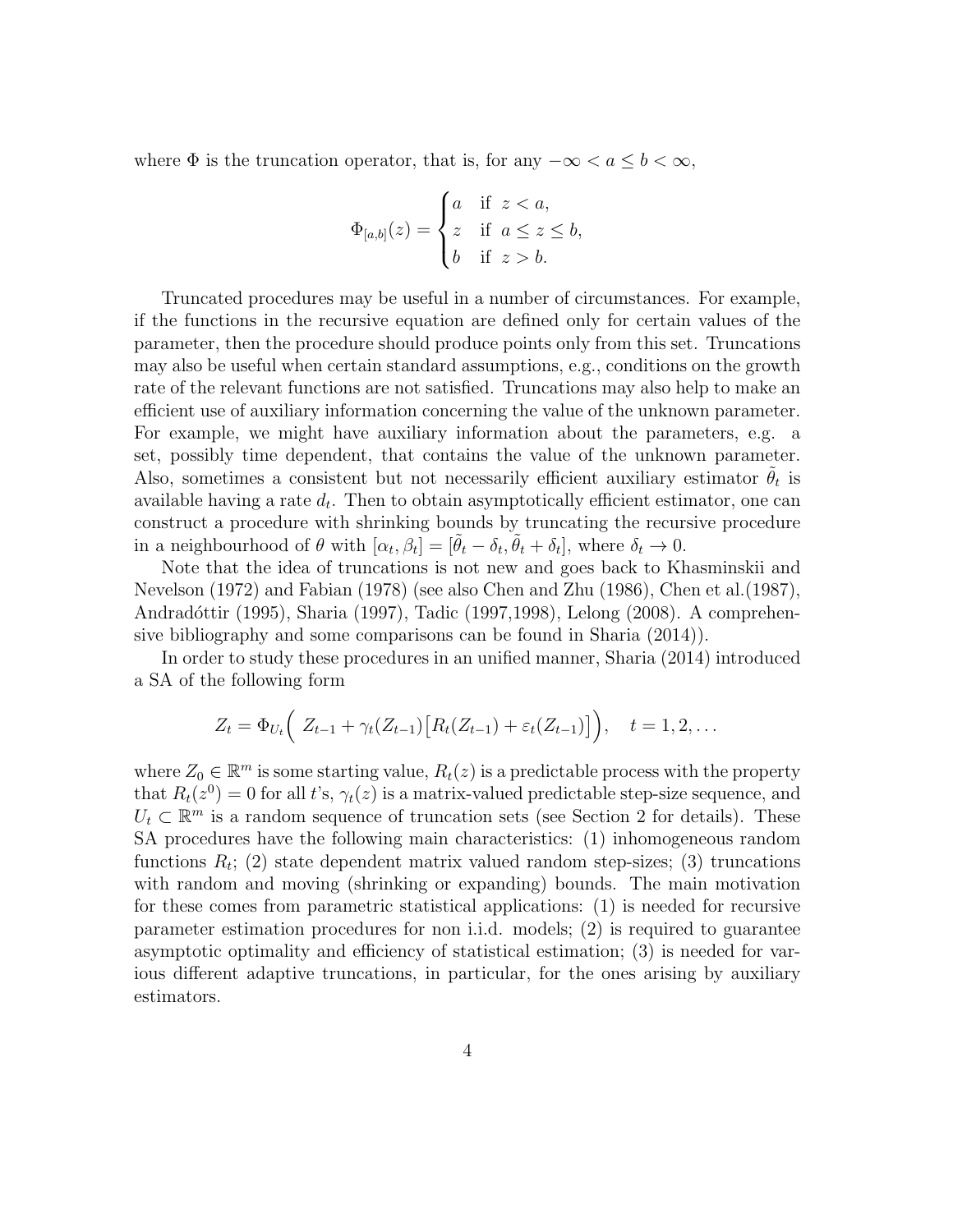Convergence of the above class of procedures is studied in Sharia (2014). In this paper we present new results on rate of convergence. Furthermore, we present a convergence result which generalises the corresponding result in Sharia (2014) by considering time dependent random Lyapunov type functions (see Lemma 3.1). This generalisation turns out to be quite useful as it can be used to derive convergence results of the recursive parameter estimators in time series models. Some of the conditions in the main statements are difficult to interpret. Therefore, we discuss these conditions in explanatory remarks and corollaries. The corollaries are presented in such a way that each subsequent statement imposes conditions that are more restrictive than the previous one. We discuss the case of the classical SA and demonstrate that conditions introduced in this paper are minimal in the sense that they do not impose any additional restrictions when applied to the classical case. We also compare our set of conditions to that of Kushner-Clark's setting (see Remark 4.4). Furthermore, the paper contains new results even for the classical SA. In particular, truncations with moving bounds give a possibility to use SA in the cases when the standard conditions on the function  $R$  do not hold. Also, an interesting link between the rate of the step-size sequence and the rate of convergence of the SA process is given in the classical case (see corollary 4.7 and Remark 4.8). This observation might not surprise experts working in this field, but we failed to find it in a written form in the existing literature.

## 2 Main objects and notation

Let  $(\Omega, \mathcal{F}, F = (\mathcal{F}_t)_{t>0}, P)$  be a stochastic basis satisfying the usual conditions. Suppose that for each  $t = 1, 2, \ldots$ , we have  $(\mathcal{B}(\mathbb{R}^m) \times \mathcal{F})$ -measurable functions

$$
R_t(z) = R_t(z, \omega) : \mathbb{R}^m \times \Omega \to \mathbb{R}^m
$$
  
\n
$$
\varepsilon_t(z) = \varepsilon_t(z, \omega) : \mathbb{R}^m \times \Omega \to \mathbb{R}^m
$$
  
\n
$$
\gamma_t(z) = \gamma_t(z, \omega) : \mathbb{R}^m \times \Omega \to \mathbb{R}^{m \times m}
$$

such that for each  $z \in \mathbb{R}^m$ , the processes  $R_t(z)$  and  $\gamma_t(z)$  are predictable, i.e.,  $R_t(z)$ and  $\gamma_t(z)$  are  $\mathcal{F}_{t-1}$  measurable for each t. Suppose also that for each  $z \in \mathbb{R}^m$ , the process  $\varepsilon_t(z)$  is a martingale difference, i.e.,  $\varepsilon_t(z)$  is  $\mathcal{F}_t$  measurable and  $E\{\varepsilon_t(z) | \mathcal{F}_{t-1}\}$ 0. We also assume that

$$
R_t(z^0)=0
$$

for each  $t = 1, 2, ...,$  where  $z^0 \in \mathbb{R}^m$  is a non-random vector.

Suppose that  $h = h(z)$  is a real valued function of  $z \in \mathbb{R}^m$ . Denote by  $h'(z)$ the row-vector of partial derivatives of h with respect to the components of  $z$ , that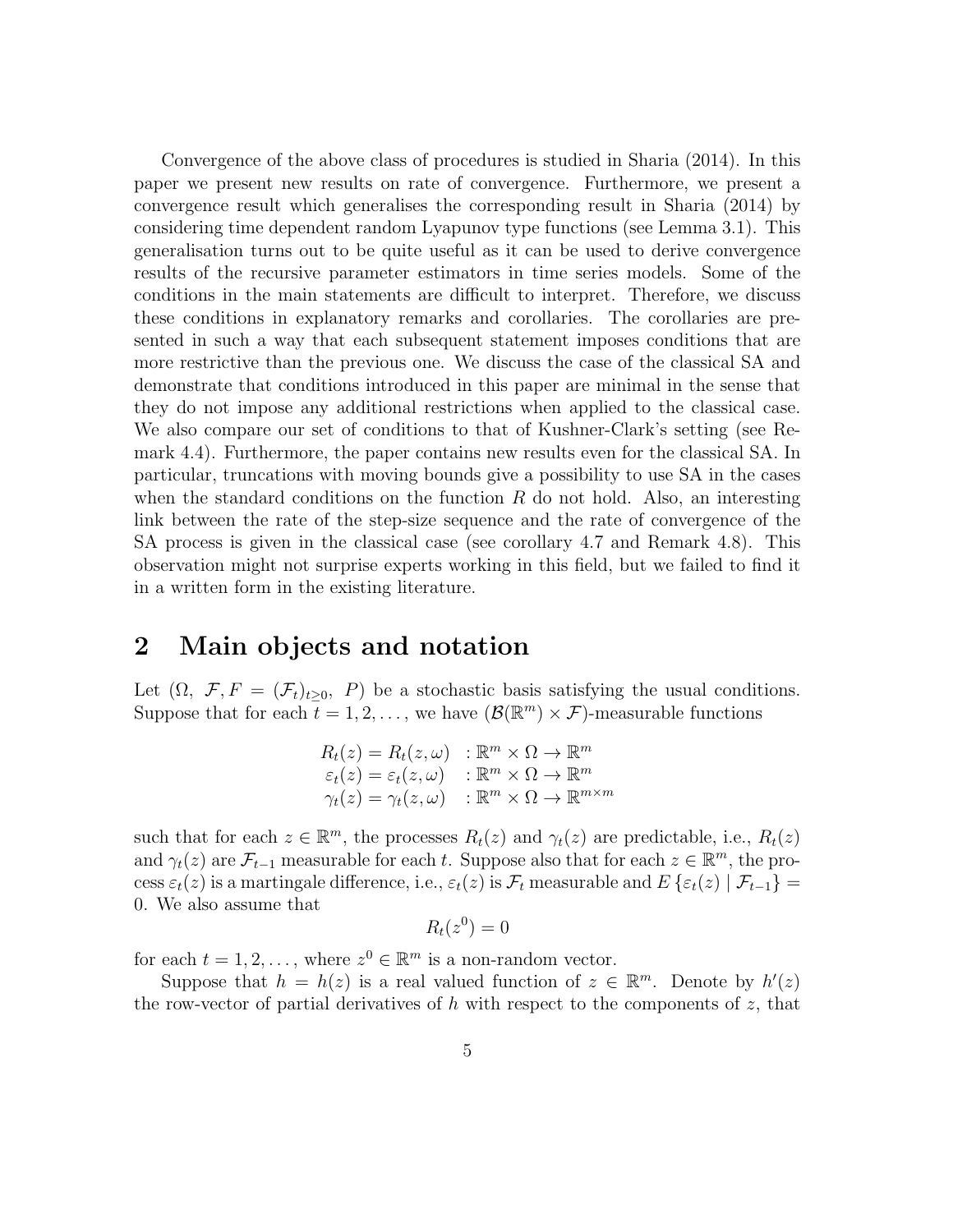is,  $h'(z) = \left(\frac{\partial}{\partial z}\right)$  $\frac{\partial}{\partial z_1} h(z), \ldots, \frac{\partial}{\partial z_i}$  $\frac{\partial}{\partial z_m}h(z)$ . Also, we denote by  $h''(z)$  the matrix of second partial derivatives. The  $m \times m$  identity matrix is denoted by **I**. Denote by  $[a]^+$ and  $[a]$ <sup>-</sup> the positive and negative parts of  $a \in \mathbb{R}$ , i.e.  $[a]$ <sup>+</sup> = max $(a, 0)$  and  $[a]$ <sup>-</sup> =  $\min(a, 0)$ .

Let  $\hat{U} \subset \mathbb{R}^m$  is a closed convex set and define a truncation operator as a function  $\Phi_U(z): \mathbb{R}^m \longrightarrow \mathbb{R}^m$ , such that

$$
\Phi_U(z) = \begin{cases} z & \text{if } z \in U \\ z^* & \text{if } z \notin U, \end{cases}
$$

where  $z^*$  is a point in U, that minimizes the distance to z.

Suppose that  $z^0 \in \mathbb{R}^m$ . We say that a random sequence of sets  $U_t = U_t(\omega)$  $(t = 1, 2, ...)$  from  $\mathbb{R}^m$  is **admissible** for  $z^0$  if

- for each t and  $\omega$ ,  $U_t(\omega)$  is a closed convex subset of  $\mathbb{R}^m$ ;
- for each t and  $z \in \mathbb{R}^m$ , the truncation  $\Phi_{U_t}(z)$  is  $\mathcal{F}_t$  measurable;
- $z^0 \in U_t$  eventually, i.e., for almost all  $\omega$  there exist  $t_0(\omega) < \infty$  such that  $z^0 \in U_t(\omega)$ whenever  $t > t_0(\omega)$ .

Assume that  $Z_0 \in \mathbb{R}^m$  is some starting value and consider the procedure

$$
Z_t = \Phi_{U_t} \Big( Z_{t-1} + \gamma_t (Z_{t-1}) \Psi_t (Z_{t-1}) \Big), \quad t = 1, 2, \dots \tag{2.1}
$$

where  $U_t$  is admissible for  $z^0$ ,

$$
\Psi_t(z) = R_t(z) + \varepsilon_t(z),
$$

and  $R_t(z)$ ,  $\varepsilon_t(z)$ ,  $\gamma_t(z)$  are random fields defined above. Everywhere in this work, we assume that

$$
E\{\Psi_t(Z_{t-1}) \mid \mathcal{F}_{t-1}\} = R_t(Z_{t-1})\tag{2.2}
$$

and

$$
E\left\{\varepsilon_t^T(Z_{t-1})\varepsilon_t(Z_{t-1}) \mid \mathcal{F}_{t-1}\right\} = \left[E\left\{\varepsilon_t^T(z)\varepsilon_t(z) \mid \mathcal{F}_{t-1}\right\}\right]_{z=Z_{t-1}},\tag{2.3}
$$

and the conditional expectations (2.2) and (2.3) are assumed to be finite.

**Remark 2.1** Condition (2.2) ensures that  $\varepsilon_t(Z_{t-1})$  is a martingale difference. Conditions (2.2) and (2.3) obviously hold if, e.g., the measurement errors  $\varepsilon_t(u)$  are independent random variables, or if they are state independent. In general, since we assume that all conditional expectations are calculated as integrals w.r.t. corresponding regular conditional probability measures (see the convention below), these conditions can be checked using disintegration formula (see, e.g., Theorem 5.4 in Kallenberg (2002)).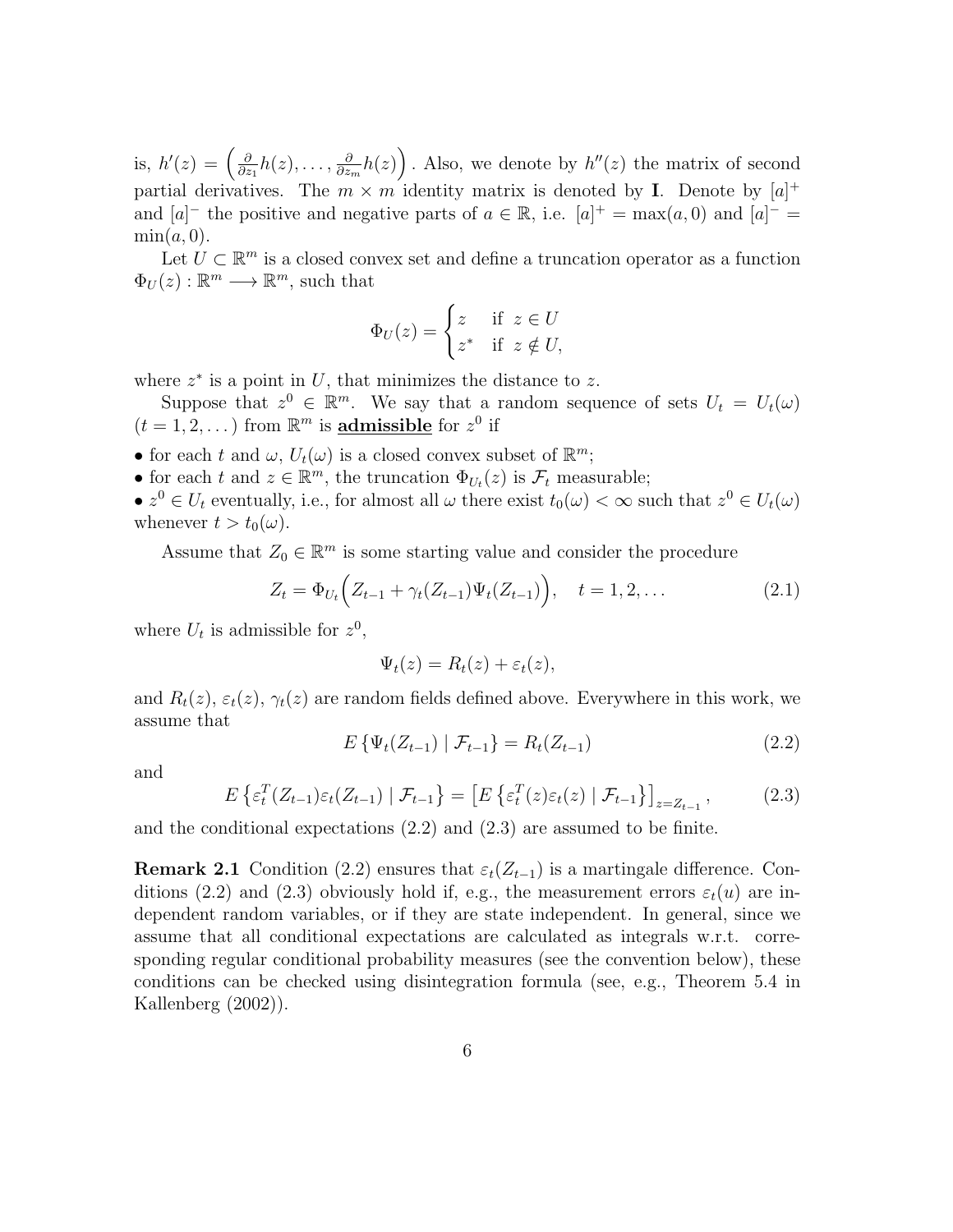We say that a random field

$$
V_t(z) = V_t(z, \omega) : \mathbb{R}^m \times \Omega \longrightarrow \mathbb{R} \qquad (t = 1, 2, \ldots)
$$

#### is a Lyapunov random field if

•  $V_t(z)$  is a predictable process for each  $z \in \mathbb{R}^m$ ;

• for each t and almost all  $\omega$ ,  $V_t(z)$  is a non-negative function with continuous and bounded partial second derivatives.

#### Convention.

• Everywhere in the present work convergence and all relations between random variables are meant with probability one w.r.t. the measure P unless specified otherwise. • A sequence of random variables  $(\zeta_t)_{t>1}$  has a property eventually if for every  $\omega$ in a set  $\Omega_0$  of P probability 1, the realisation  $\zeta_t(\omega)$  has this property for all t greater

than some  $t_0(\omega) < \infty$ .

• All conditional expectations are calculated as integrals w.r.t. corresponding regular conditional probability measures.

• The inf<sub>z∈U</sub>  $h(z)$  of a real valued function  $h(z)$  is 1 whenever  $U = \emptyset$ .

### 3 Convergence and rate of convergence

We start this section with a convergence lemma, which uses a concept of a Lyapunov random field (see Section 2). The proof of this lemma is very similar to that of presented in Sharia (2014). However, the dynamically changing Lyapunov functions make it possible to apply this result to derive the rate of convergence of the SA procedures. Also, this result turns out to be very useful to derive convergence of the recursive parameter estimations in time series models.

**Lemma 3.1** Suppose that  $Z_t$  is a process defined by (2.1). Let  $V_t(u)$  be a Lyapunov random field. Denote  $\Delta_t = Z_t - z^0$ ,  $\Delta V_t(u) = V_t(u) - V_{t-1}(u)$ , and assume that

(V1)

$$
V_t(\Delta_t) \le V_t \Big( \Delta_{t-1} + \gamma_t (Z_{t-1}) [R_t (Z_{t-1}) + \varepsilon_t (Z_{t-1})] \Big)
$$

eventually;

(V2)

$$
\sum_{t=1}^{\infty} [1 + V_{t-1}(\Delta_{t-1})]^{-1} [\mathcal{K}_t(\Delta_{t-1})]^+ < \infty, \qquad P\text{-}a.s.,
$$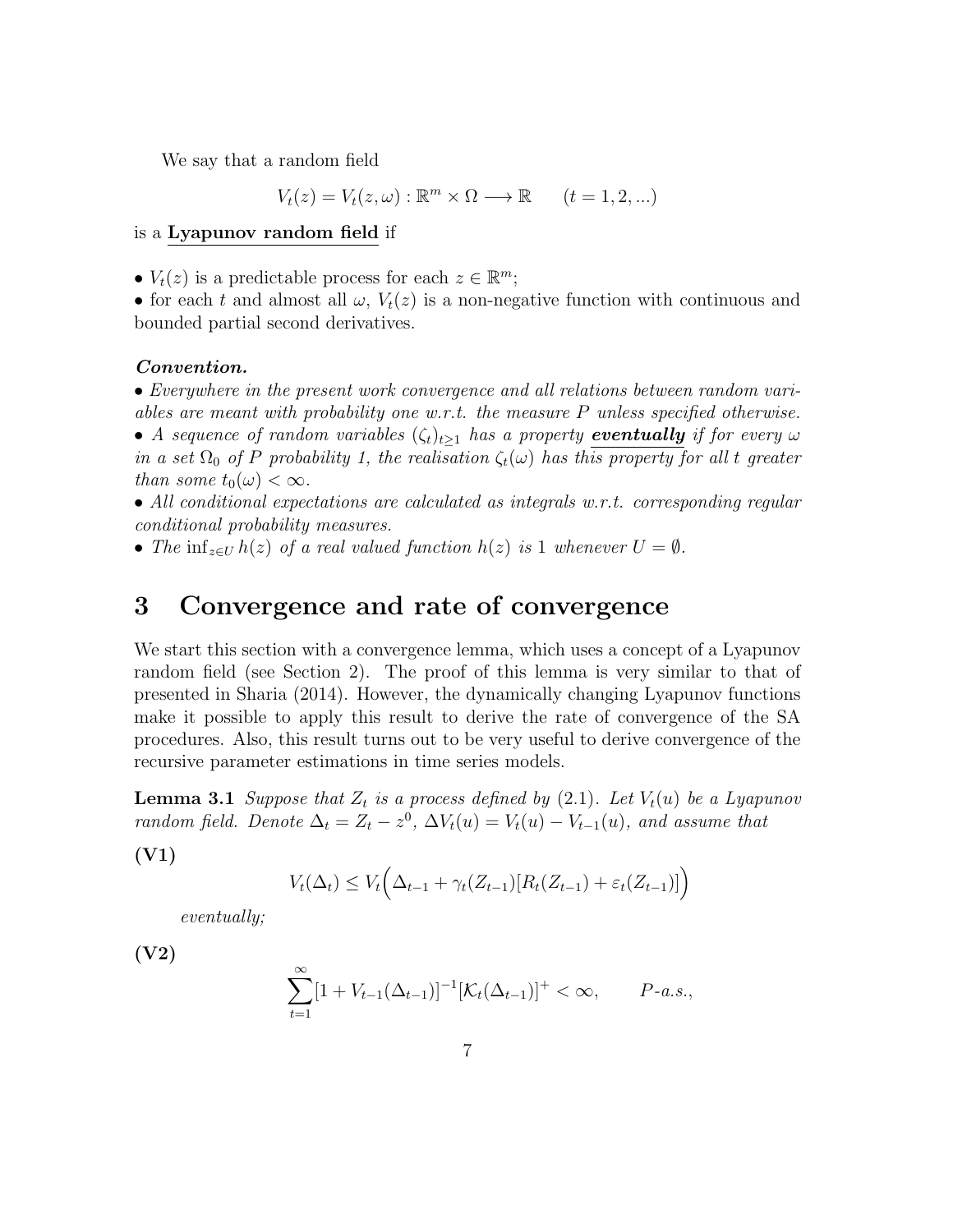where

$$
\mathcal{K}_t(u) = \Delta V_t(u) + V'_t(u)\gamma_t(z^0 + u)R_t(z^0 + u) + \eta_t(z^0 + u)
$$

and

$$
\eta_t(v) = \frac{1}{2} \sup_z E\left\{ \left[ R_t(v) + \varepsilon_t(v) \right]^T \gamma_t^T(v) V_t''(z) \gamma_t(v) \left[ R_t(v) + \varepsilon_t(v) \right] \Big| \mathcal{F}_{t-1} \right\}.
$$

Then  $V_t(\Delta_t)$  converges (P-a.s.) to a finite limit for any initial value  $Z_0$ .

Furthermore, if there exists a set  $A \in \mathcal{F}$  with  $P(A) > 0$  such that for each  $\epsilon \in (0,1)$ (V3)

$$
\sum_{t=1}^{\infty} \inf_{\substack{\epsilon \le V_t(u) \le 1/\epsilon \\ z^0 + u \in U_{t-1}}} [\mathcal{K}_t(u)]^- = \infty \quad on \ A,
$$
\n(3.1)

then  $V_t(\Delta_t) \longrightarrow 0$  (P-a.s.) for any initial value  $Z_0$ .

Proof. The proof is similar to that of Theorem 2.2 and 2.4 in Sharia (2014). Rewrite (2.1) in the form

$$
\Delta_t = \Delta_{t-1} + \gamma_t(Z_{t-1})[R_t(Z_{t-1}) + \varepsilon_t(Z_{t-1})].
$$

By (V1), using the Taylor expansion, we have

$$
V_t(\Delta_t) \leq V_t(\Delta_{t-1}) + V'_t(\Delta_{t-1})\gamma_t(Z_{t-1})[R_t(Z_{t-1}) + \varepsilon_t(Z_{t-1})]
$$
  
+ 
$$
\frac{1}{2}[R_t(Z_{t-1}) + \varepsilon_t(Z_{t-1})]^T \gamma_t^T(Z_{t-1}) V''_t(\tilde{\Delta}_{t-1}) \gamma_t(Z_{t-1})[R_t(Z_{t-1}) + \varepsilon_t(Z_{t-1})],
$$

where  $\tilde{\Delta}_{t-1} \in \mathbb{R}^m$  is  $\mathcal{F}_{t-1}$ -measurable Since

$$
V_t(\Delta_{t-1}) = V_{t-1}(\Delta_{t-1}) + \Delta V_t(\Delta_{t-1}),
$$

using  $(2.2)$  and  $(2.3)$ , we obtain

$$
E\{V_t(\Delta_t)|\mathcal{F}_{t-1}\}\leq V_{t-1}(\Delta_{t-1})+\mathcal{K}_t(\Delta_{t-1}).
$$

Then, using the decomposition  $\mathcal{K}_t = [\mathcal{K}_t]^+ - [\mathcal{K}_t]^-,$  the above can be rewritten as

$$
E\{V_t(\Delta_t)|\mathcal{F}_{t-1}\}\leq V_{t-1}(\Delta_{t-1})(1+B_t)+B_t-[K_t(\Delta_{t-1})]^{-},
$$

where  $B_t = (1 + V_{t-1}(\Delta_{t-1}))^{-1} [\mathcal{K}_t(\Delta_{t-1})]^+$ .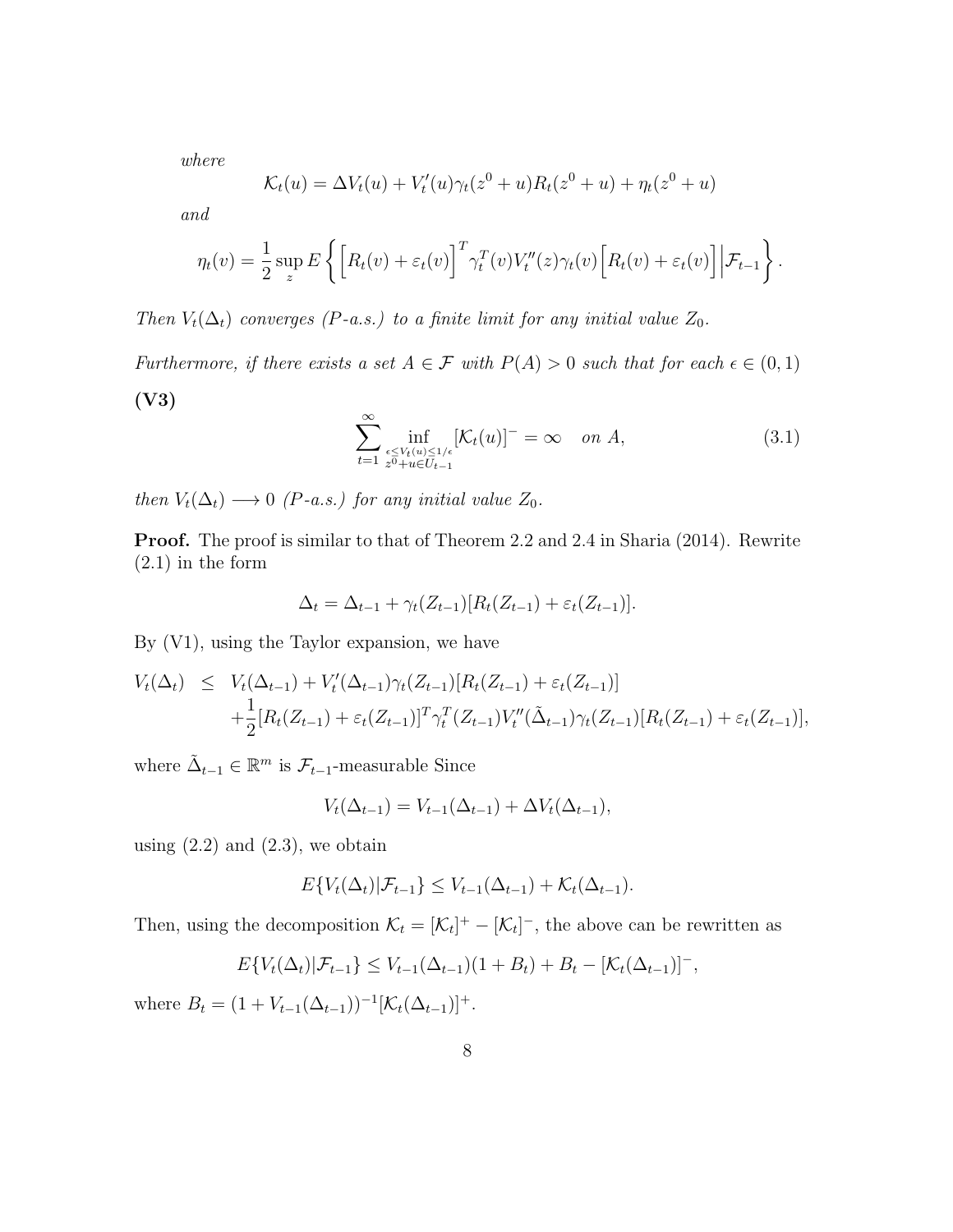By (V2), we have that  $\sum_{t=1}^{\infty} B_t < \infty$ . Now we can use Lemma 6.1 in Appendix (with  $X_t = V_t(\Delta_t), \beta_{t-1} = \xi_{t-1} = B_t$  and  $\zeta_t = [\mathcal{K}_t(\Delta_{t-1})]$  to deduce that the processes  $V_t(\Delta_t)$  and

$$
Y_t = \sum_{s=1}^t [\mathcal{K}_s(\Delta_{s-1})]^{-}
$$

converge to some finite limits. Therefore, it follows that  $V_t(\Delta_t) \to r \geq 0$ .

To prove the second assertion, suppose that  $r > 0$ . Then there exist  $\epsilon > 0$  such that  $\epsilon \leq V_t(\Delta_t) \leq 1/\epsilon$  eventually. By (3.1), this would imply that for some  $t_0$ ,

$$
\sum_{s=t_0}^{\infty} [\mathcal{K}_s(\Delta_{s-1})]^-\geq \sum_{s=t_0}^{\infty}\inf_{\substack{\epsilon\leq V_s(u)\leq 1/\epsilon\\ z^0+u\in U_{s-1}}} [\mathcal{K}_s(u)]^-=\infty
$$

on the set A, which contradicts the existence of a finite limit of  $Y_t$ . Hence,  $r = 0$  and  $V_t(\Delta_t) \longrightarrow 0.$ 

Remark 3.2 The conditions of the above Lemma are difficult to interpret. Therefore, the rest of the section is devoted to formulate lemmas and corollaries (Lemmas 3.5 and 3.9, Corollaries 3.7, 3.12 and 3.13) containing sufficient conditions for the convergence and the rate of convergence, and remarks (Remarks 3.3, 3.4, 3.8, 3.10, 3.11 and 3.14) explaining some of the assumptions. These results are presented in such a way, that each subsequent statement imposes conditions that are more restrictive than the previous one. For example, Corollary 3.13 and Remark 3.14 contain conditions which are most restrictive than all the previous ones, but are written in the simplest possible terms.

**Remark 3.3** A typical choice of  $V_t(u)$  is  $V_t(u) = u^T C_t u$ , where  $\{C_t\}$  is a predictable positive semi-definite matrix process. If  $C_t/a_t$  goes to a finite matrix with  $a_t \longrightarrow \infty$ , then subject to the conditions of Lemma 3.1,  $a_t ||Z_t - z^0||^2$  will tend to a finite limit implying that  $Z_t \longrightarrow z^0$ . This approach is adopted in Example 5.3 to derive convergence of the on-line Least Square estimator.

**Remark 3.4** Consider truncation sets  $U_t = S(\alpha_t, r_t)$ , where S denotes a closed sphere in  $\mathbb{R}^m$  with the center at  $\alpha_t \in \mathbb{R}^m$  and the radius  $r_t$ . Let  $z_t' = \Phi_{U_t}(z_t)$  and suppose that  $z^0 \in U_t$ . Let  $V_t(u) = u^T C_t u$  where  $C_t$  is a positive definite matrix and denote by  $\lambda_t^{max}$  and  $\lambda_t^{min}$  the largest and smallest eigenvalues of  $C_t$  respectively. Then  $(z'_t - z^0)^T C_t (z'_t - z^0) \leq (z_t - z^0)^T C_t (z_t - z^0)$  (i.e., (V1) holds with  $V_t(u) = u^T C_t u$ ), if  $\lambda_t^{max} v_t^2 \leq \lambda_t^{min} r_t^2$ , where  $v_t = ||\alpha_t - z^0||$ . (See Proposition 6.2 in Appendix for details.) In particular, if  $C_t$  is a scalar matrix, condition (V1) automatically holds.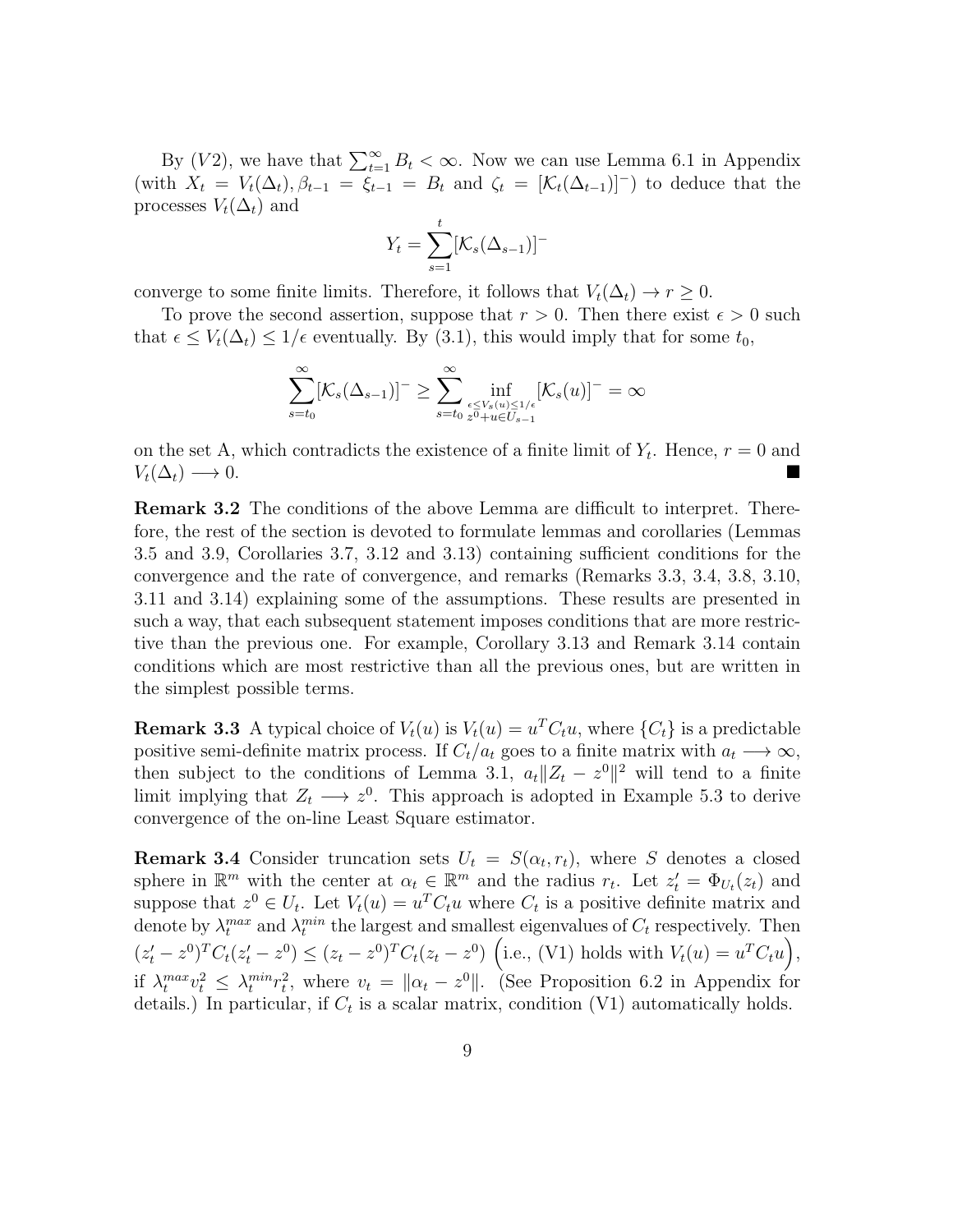Lemma 3.5 Suppose that all the conditions of Lemma 3.1 hold and

(L) for any  $M > 0$ , there exist some  $\delta = \delta(\omega) > 0$  such that

$$
\inf_{\|u\| \ge M} V_t(u) > \delta \qquad eventually.
$$

Then  $Z_t \longrightarrow z^0$  (P-a.s.) for any initial value  $Z_0$ .

**Proof.** From Lemma 3.1, we have  $V_t(\Delta_t) \longrightarrow 0$  (a.s.). Now,  $\Delta_t \longrightarrow 0$  follows from (L) by contradiction. Indeed, suppose that  $\Delta_t \neq 0$  on a set, say B of positive probability. Then, for any fixed  $\omega$  from this set, there would exist a sequence  $t_k \longrightarrow$  $\infty$  such that  $\|\Delta_{t_k}\| \geq \epsilon$  for some  $\epsilon > 0$ , and (3.5) would imply that  $V_{t_k}(\Delta_{t_k}) > \delta > 0$ for large k-s, which contradicts the P-a.s. convergence  $V_t(\Delta_t) \longrightarrow 0$ .

Remark 3.6 The following corollary contains simple sufficient conditions for convergence. The poof of this corollary does not require dynamically changing Lyapunov functions and can be obtained from a less general version of Lemma 3.1 presented in Sharia (2014). We decided to present this corollary for the sake of completeness, noting that the proof, as well as a number of different sets of sufficient conditions, can be found in Sharia (2014).

**Corollary 3.7** Suppose that  $Z_t$  is a process defined by (2.1),  $U_t$  are admissible truncations for z <sup>0</sup> and

 $(D1)$  for large t's

$$
(z - z0)T Rt(z) \le 0 \quad \text{if} \quad z \in U_{t-1};
$$

**(D2)** there exists a predictable process  $r_t > 0$  such that

$$
\sup_{z \in U_{t-1}} \frac{E\left\{ ||R_t(z) + \varepsilon_t(z)||^2 \mid \mathcal{F}_{t-1} \right\}}{1 + ||z - z^o||^2} \le r_t
$$

eventually, and

$$
\sum_{t=1}^{\infty} r_t a_t^{-2} < \infty, \qquad P-a.s.
$$

Then  $||Z_t - z^0||$  converges (P-a.s.) to a finite limit.

Furthermore, if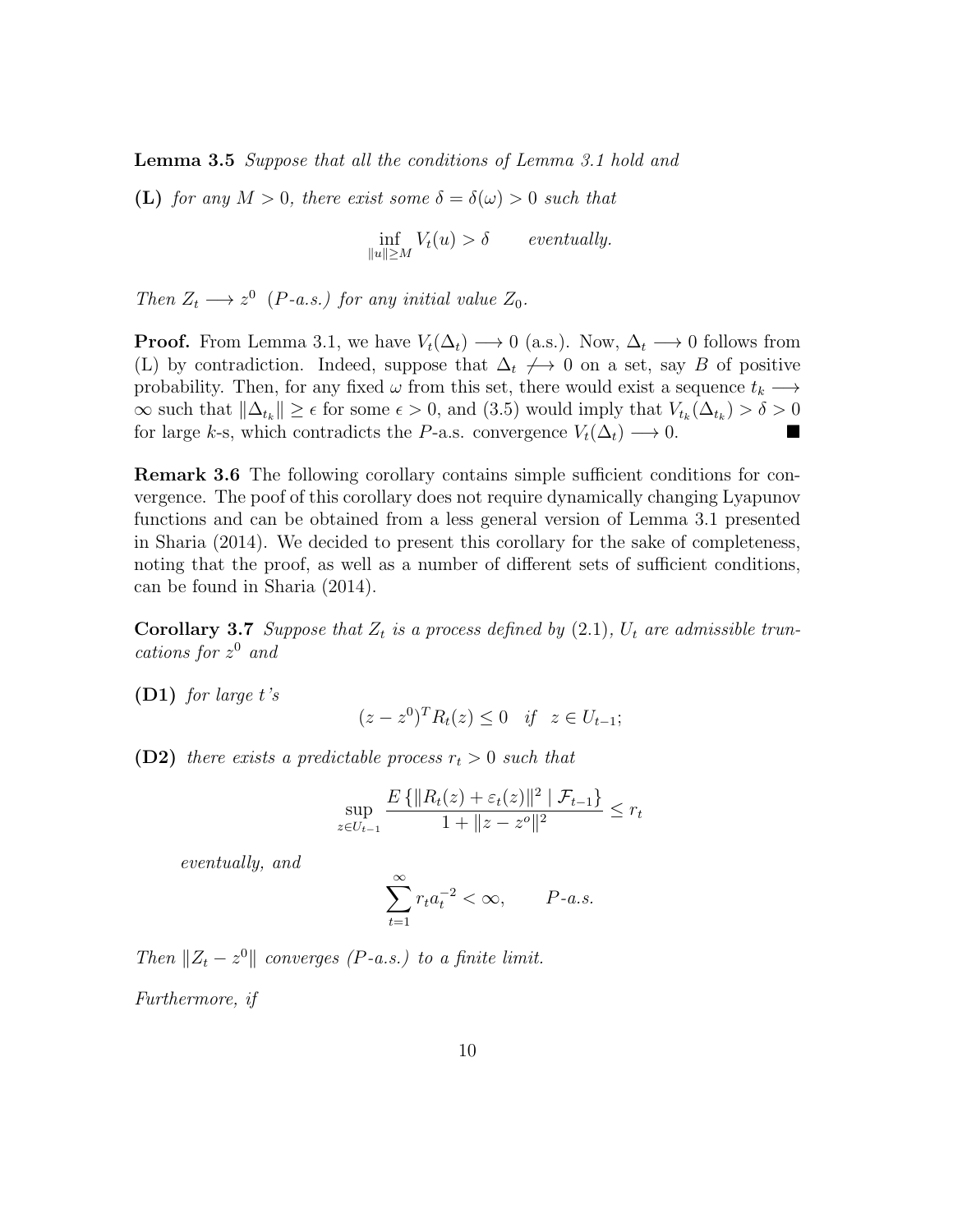**(D3)** for each  $\epsilon \in (0,1)$ , there exists a predictable process  $\nu_t > 0$  such that

$$
\inf_{\substack{\epsilon \leq \|z - z^o\| \leq 1/\epsilon \\ z \in U_{t-1}}} -(z - z^0)^T R_t(z) > \nu_t
$$

eventually, where

$$
\sum_{t=1}^{\infty} \nu_t a_t^{-1} = \infty, \qquad P-a.s.
$$

Then  $Z_t$  converges (P-a.s.) to  $z^0$ .

Proof. See Remark 3.6 above.

Remark 3.8 The rest of this section is concerned with the derivation of sufficient conditions to establish rate of convergence. In most applications, checking conditions of Lemma 3.9 and Corollary 3.12 below is difficult without establishing the convergence of  $Z_t$  first. Therefore, although formally not required, we can assume that  $Z_t \longrightarrow z^0$  convergence has already been established (using the lemmas and corollaries above or otherwise). Under this assumption, conditions for the rate of convergence below can be regarded as local in  $z<sup>0</sup>$ , that is, they can be derived using certain continuity and differentiability assumptions of the corresponding functions at point  $z^0$  (see examples in Section 5).

**Lemma 3.9** Suppose that  $Z_t$  is a process defined by (2.1). Let  $\{C_t\}$  be a predictable positive definite  $m \times m$  matrix process, and  $\lambda_t^{max}$  and  $\lambda_t^{min}$  be the largest and the smallest eigenvalues of  $C_t$  respectively. Denote  $\Delta_t = Z_t - z^0$ . Suppose also that (V1) of Lemma 3.1 holds and

(R1) there exists a predictable non-negative scalar process  $P_t$  such that

$$
\frac{2\Delta_{t-1}^T C_t \gamma_t(z^0 + \Delta_{t-1}) R_t(z^0 + \Delta_{t-1})}{\lambda_t^{max}} + \mathcal{P}_t \le -\rho_t \|\Delta_{t-1}\|^2,
$$

eventually, where  $\rho_t$  is a predictable non-negative scalar process satisfying

$$
\sum_{t=1}^{\infty}\left[\frac{\lambda^{max}_{t}-\lambda^{min}_{t-1}}{\lambda^{min}_{t-1}}-\frac{\lambda^{max}_{t}}{\lambda^{min}_{t-1}}\rho_{t}\right]^{+}<\infty;
$$

(R2)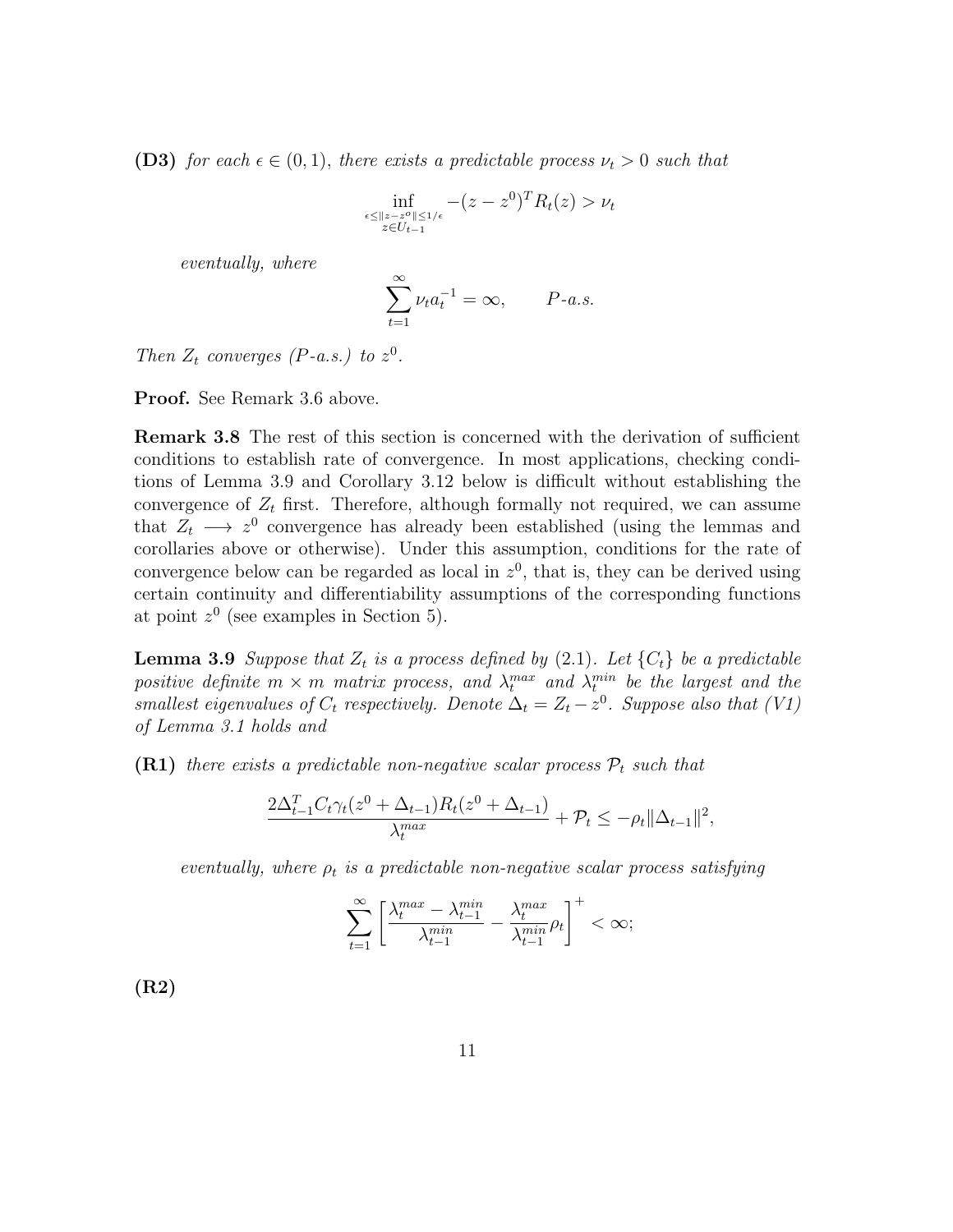$$
\sum_{t=1}^{\infty} \frac{\lambda_t^{max} \left[ E\left\{ \left\| \gamma_t(z^0 + \Delta_{t-1}) \left[ R_t(z^0 + \Delta_{t-1}) + \varepsilon_t(z^0 + \Delta_{t-1}) \right] \right\|^2 \mid \mathcal{F}_{t-1} \right\} - \mathcal{P}_t \right]^+}{1 + \lambda_{t-1}^{min} \|\Delta_{t-1}\|^2} < \infty.
$$

Then  $(Z_t - z^0)^T C_t (Z_t - z^0)$  converges to a finite limit (P-a.s.).

**Proof.** Let us check the conditions of Lemma 3.1 with  $V_t(u) = u^T C_t u$ . Condition (V1) is satisfied automatically.

Denote  $R_t = R_t(z^0 + \Delta_{t-1}), \gamma_t = \gamma_t(z^0 + \Delta_{t-1})$  and  $\varepsilon_t = \varepsilon_t(z^0 + \Delta_{t-1}).$  Since  $V_t'(u) = 2u^T C_t$  and  $V_t''(u) = 2C_t$ , we have

$$
\mathcal{K}_t(\Delta_{t-1}) = \Delta V_t(\Delta_{t-1}) + 2\Delta_{t-1}^T C_t \gamma_t R_t + E\left\{ \left[ \gamma_t (R_t + \varepsilon_t) \right]^T C_t \gamma_t (R_t + \varepsilon_t) \mid \mathcal{F}_{t-1} \right\}
$$

Since  $C_t$  is positive definite,  $\lambda_t^{min} \|u\|^2 \le u^T C_t u \le \lambda_t^{max} \|u\|^2$  for any  $u \in \mathbb{R}^m$ . Therefore

$$
\Delta V_t(\Delta_{t-1}) \leq (\lambda_t^{max} - \lambda_{t-1}^{min}) ||\Delta_{t-1}||^2.
$$

Denote

$$
\tilde{\mathcal{P}}_t = \lambda_t^{max}(\mathcal{D}_t - \mathcal{P}_t)
$$

where

$$
\mathcal{D}_t = E\left\{ \|\gamma_t(R_t + \varepsilon_t)\|^2 \mid \mathcal{F}_{t-1} \right\}.
$$

Then

$$
\mathcal{K}_t(\Delta_{t-1}) \leq (\lambda_t^{max} - \lambda_{t-1}^{min}) ||\Delta_{t-1}||^2 + 2\Delta_{t-1}^T C_t \gamma_t R_t + \lambda_t^{max} \mathcal{D}_t \n= (\lambda_t^{max} - \lambda_{t-1}^{min}) ||\Delta_{t-1}||^2 + 2\Delta_{t-1}^T C_t \gamma_t R_t + \lambda_t^{max} \mathcal{P}_t + \tilde{\mathcal{P}}_t.
$$

By  $(R1)$ , we have

$$
2\Delta_{t-1}^T C_t \gamma_t R_t \le -\lambda_t^{\max}(\rho_t \|\Delta_{t-1}\|^2 + \mathcal{P}_t).
$$

Therefore,

$$
\mathcal{K}_t(\Delta_{t-1}) \leq (\lambda_t^{max} - \lambda_{t-1}^{min}) ||\Delta_{t-1}||^2 - \lambda_t^{max}(\rho_t ||\Delta_{t-1}||^2 + \mathcal{P}_t) + \lambda_t^{max} \mathcal{P}_t + \tilde{\mathcal{P}}_t
$$
  

$$
\leq (\lambda_t^{max} - \lambda_{t-1}^{min} - \lambda_t^{max} \rho_t) ||\Delta_{t-1}||^2 + \tilde{\mathcal{P}}_t = r_t \lambda_{t-1}^{min} ||\Delta_{t-1}||^2 + \tilde{\mathcal{P}}_t,
$$

where

$$
r_t = \left(\lambda_t^{max} - \lambda_{t-1}^{min} - \lambda_t^{max} \rho_t\right) / \lambda_{t-1}^{min}.
$$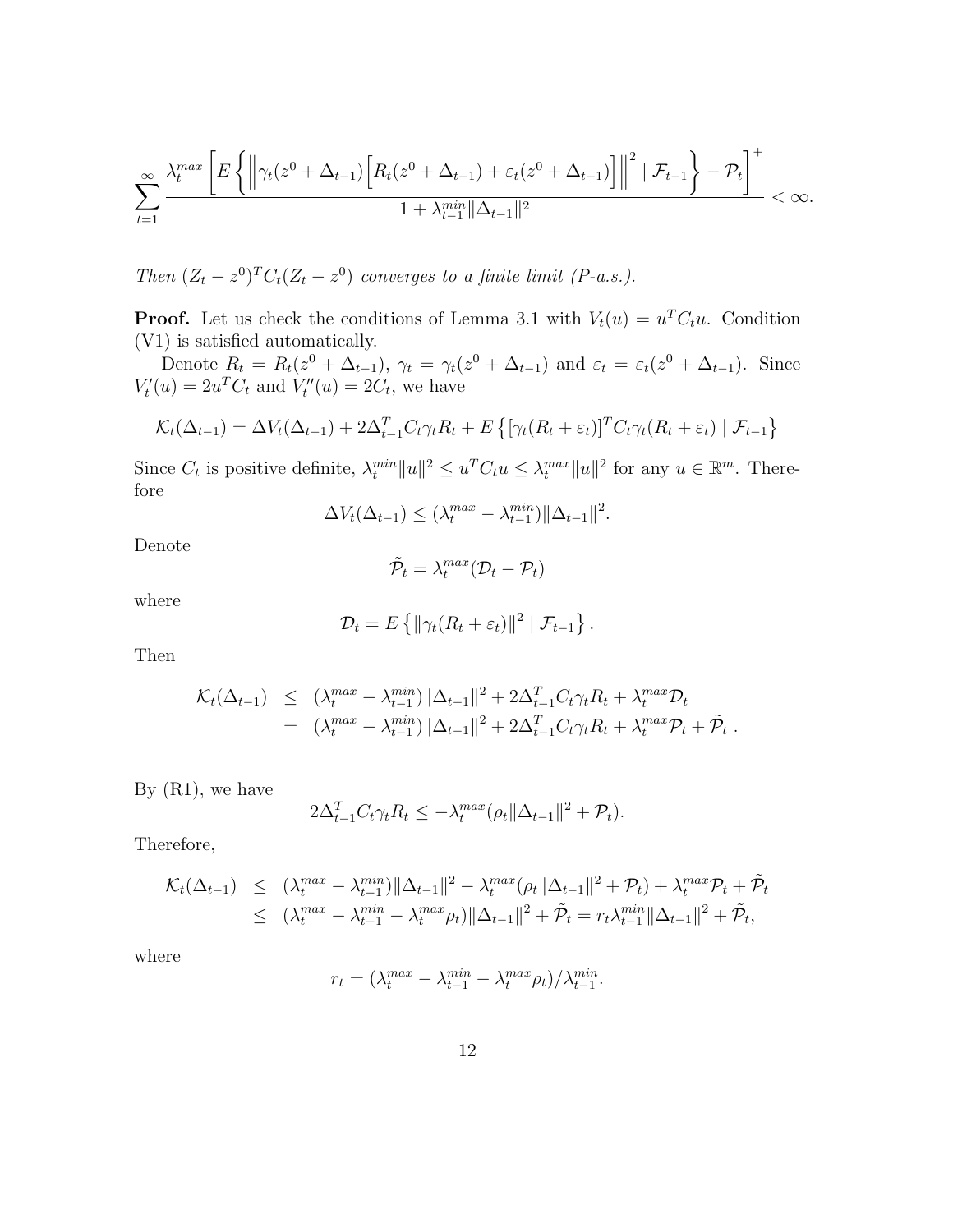Since  $\lambda_{t-1}^{min} \geq 0$ , using the inequality  $[a+b]^+ \leq [a]^+ + [b]^+$ , we have

$$
[\mathcal{K}_t(\Delta_{t-1})]^+ \leq \lambda_{t-1}^{\min} ||\Delta_{t-1}||^2 [r_t]^+ + [\tilde{\mathcal{P}}_t]^+.
$$

Also, since  $V_{t-1}(\Delta_{t-1}) = \Delta_{t-1}^T C_{t-1} \Delta_{t-1} \geq \lambda_{t-1}^{min} ||\Delta_{t-1}||^2$ ,

$$
\frac{[\mathcal{K}_t(\Delta_{t-1})]^+}{1 + V_{t-1}(\Delta_{t-1})} \leq \frac{[\mathcal{K}_t(\Delta_{t-1})]^+}{1 + \lambda_{t-1}^{min} ||\Delta_{t-1}||^2} \leq \frac{\lambda_{t-1}^{min} ||\Delta_{t-1}||^2 [r_t]^+}{1 + \lambda_{t-1}^{min} ||\Delta_{t-1}||^2} + \frac{[\tilde{\mathcal{P}}_t]^+}{1 + \lambda_{t-1}^{min} ||\Delta_{t-1}||^2}
$$

$$
\leq [r_t]^+ + \frac{[\tilde{\mathcal{P}}_t]^+}{1 + \lambda_{t-1}^{min} ||\Delta_{t-1}||^2}.
$$

By (R2),  $\sum_{t=1}^{\infty} [\tilde{\mathcal{P}}_t]^+/(1+\lambda_{t-1}^{min} ||\Delta_{t-1}||^2) < \infty$  and according to (R1)

$$
\sum_{t=1}^{\infty} [r_t]^{+} = \sum_{t=1}^{\infty} \left[ \frac{\lambda_t^{max} - \lambda_{t-1}^{min}}{\lambda_{t-1}^{min}} - \frac{\lambda_t^{max}}{\lambda_{t-1}^{min}} \rho_t \right]^{+} < \infty.
$$

Thus,

$$
\sum_{t-1}^{\infty}\frac{[\mathcal{K}_t(\Delta_{t-1})]^+}{1+V_{t-1}(\Delta_{t-1})}<\infty,
$$

implying that Condition (V2) of Lemma 3.1 holds. Thus,  $(Z_t - z^0)^T C_t (Z_t - z^0)$ converges to a finite limit almost surely.

**Remark 3.10** The choice  $P_t = 0$  means that (R2) becomes more restrictive imposing stronger probabilistic restrictions on the model. Now, if  $\Delta_{t-1}^T C_t \gamma_t(z^0 +$  $\Delta_{t-1}$ ) $R_t(z^0 + \Delta_{t-1})$  is eventually negative with a large absolute value, then it is possible to introduce a non-zero  $\mathcal{P}_t$  without strengthening condition (R1). One possibility might be  $\mathcal{P}_t = ||\gamma_t R_t||^2$ . In that case, since  $\gamma_t$  and  $R_t$  are predictable processes, and sequence  $\varepsilon_t$  is a martingale-difference,

$$
E\{\|\gamma_t(R_t+\varepsilon_t)\|^2|\mathcal{F}_{t-1}\} = \|\gamma_t R_t\|^2 + E\{\|\gamma_t \varepsilon_t\|^2|\mathcal{F}_{t-1}\}.
$$

Then condition (R2) can be rewritten as

$$
\sum_{t=1}^{\infty} \lambda_t^{max} E\{\|\gamma_t(z^0 + \Delta_{t-1})\varepsilon_t(z^0 + \Delta_{t-1})\|^2 | \mathcal{F}_{t-1}\} < \infty.
$$

Remark 3.11 The next corollary is a special case of Lemma 3.9 when the stepsize sequence is a sequence of scalar matrices, i.e.  $\gamma_t(Z_{t-1}) = a_t^{-1} \mathbf{I}$ , where  $a_t$  is non-decreasing and positive.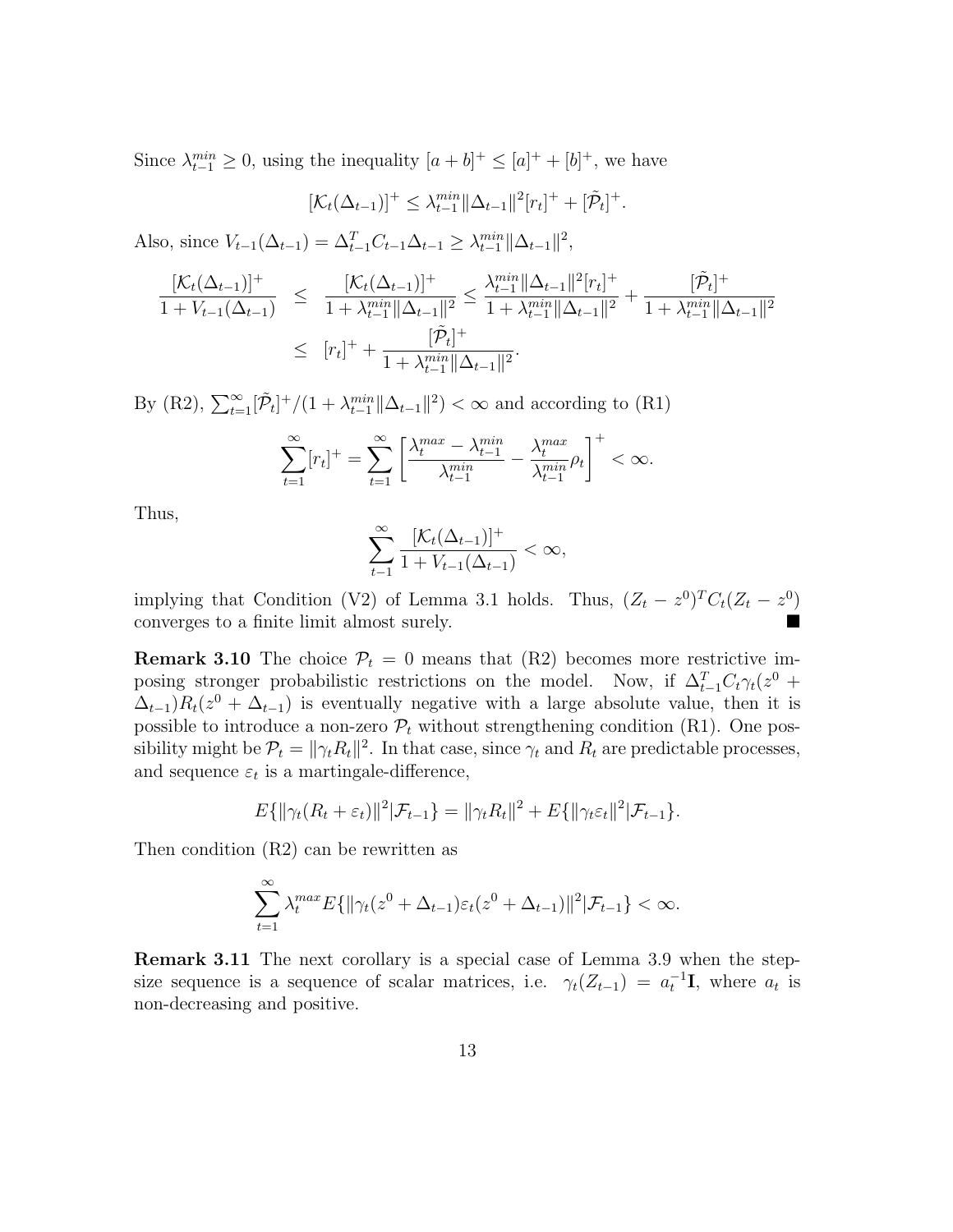**Corollary 3.12** Let  $Z_t$  be a process defined by (2.1). Suppose that  $a_t > 0$  is a non-decreasing sequence and

(W1)

$$
\Delta_{t-1}^T R_t(Z_{t-1}) \le -\frac{1}{2}\Delta a_t \|\Delta_{t-1}\|^2
$$

eventually;

(W2) there exist  $0 < \delta \leq 1$  such that,

$$
\sum_{t=1}^{\infty} a_t^{\delta-2} E\left\{ \|(R_t(Z_{t-1}) + \varepsilon_t(Z_{t-1}))\|^2 \mid \mathcal{F}_{t-1} \right\} < \infty.
$$

Then  $a_t^{\delta} || Z_t - z^0 ||^2$  converges to a finite limit (P-a.s.).

**Proof.** Consider Lemma 3.9 with  $\gamma_t = \gamma_t(z) = a_t^{-1} \mathbf{I}$ ,  $C_t = a_t^{\delta} \mathbf{I}$ ,  $\mathcal{P}_t = 0$  and  $\rho_t =$  $\Delta a_t/a_t$ . To check (R2), denote the infinite sum in (R2) by Q, then

$$
Q \leq \sum_{t=1}^{\infty} \lambda_t^{max} \left[ E \left\{ \left\| \gamma_t \left[ R_t(z^0 + \Delta_{t-1}) + \varepsilon_t (z^0 + \Delta_{t-1}) \right] \right\|^2 \mid \mathcal{F}_{t-1} \right\} - \mathcal{P}_t \right]^+
$$
  

$$
\leq \sum_{t=1}^{\infty} \lambda_t^{max} \|\gamma_t\|^2 E \left\{ \| (R_t(Z_{t-1}) + \varepsilon_t (Z_{t-1})) \|^2 \mid \mathcal{F}_{t-1} \right\}.
$$

Now, since  $\lambda_t^{min} = \lambda_t^{max} = a_t^{\delta}$  and  $||\gamma_t||^2 = a_t^{-2}$ , condition (W2) leads to (R2). Since  $\rho_t = \Delta a_t/a_t < 1$  and  $(a_t/a_{t-1})^{\delta} \le a_t/a_{t-1}$ ,

$$
\sum_{t=1}^{\infty} \left[ \frac{\lambda_t^{max} - \lambda_{t-1}^{min}}{\lambda_{t-1}^{min}} - \frac{\lambda_t^{max}}{\lambda_{t-1}^{min}} \rho_t \right]^+ = \sum_{t=1}^{\infty} \left[ \frac{a_t^{\delta} - a_{t-1}^{\delta}}{a_{t-1}^{\delta}} - \frac{a_t^{\delta}}{a_{t-1}^{\delta}} \rho_t \right]^+ \n= \sum_{t=1}^{\infty} \left[ (1 - \rho_t) \frac{a_t^{\delta}}{a_{t-1}^{\delta}} - 1 \right]^+ \n\le \sum_{t=1}^{\infty} \left[ (1 - \frac{\Delta a_t}{a_t}) \frac{a_t}{a_{t-1}} - 1 \right]^+ = 0.
$$

Therefore, (W1) leads to (R1). According to Remark 3.4, condition (V1) holds since  $V_t(u) = a_t^{\delta} ||u||^2$ . Thus, all the conditions of Lemma 3.9 hold and  $a_t^{\delta} ||Z_t - z^0||^2$ converges to a finite limit  $(P-a.s.)$ .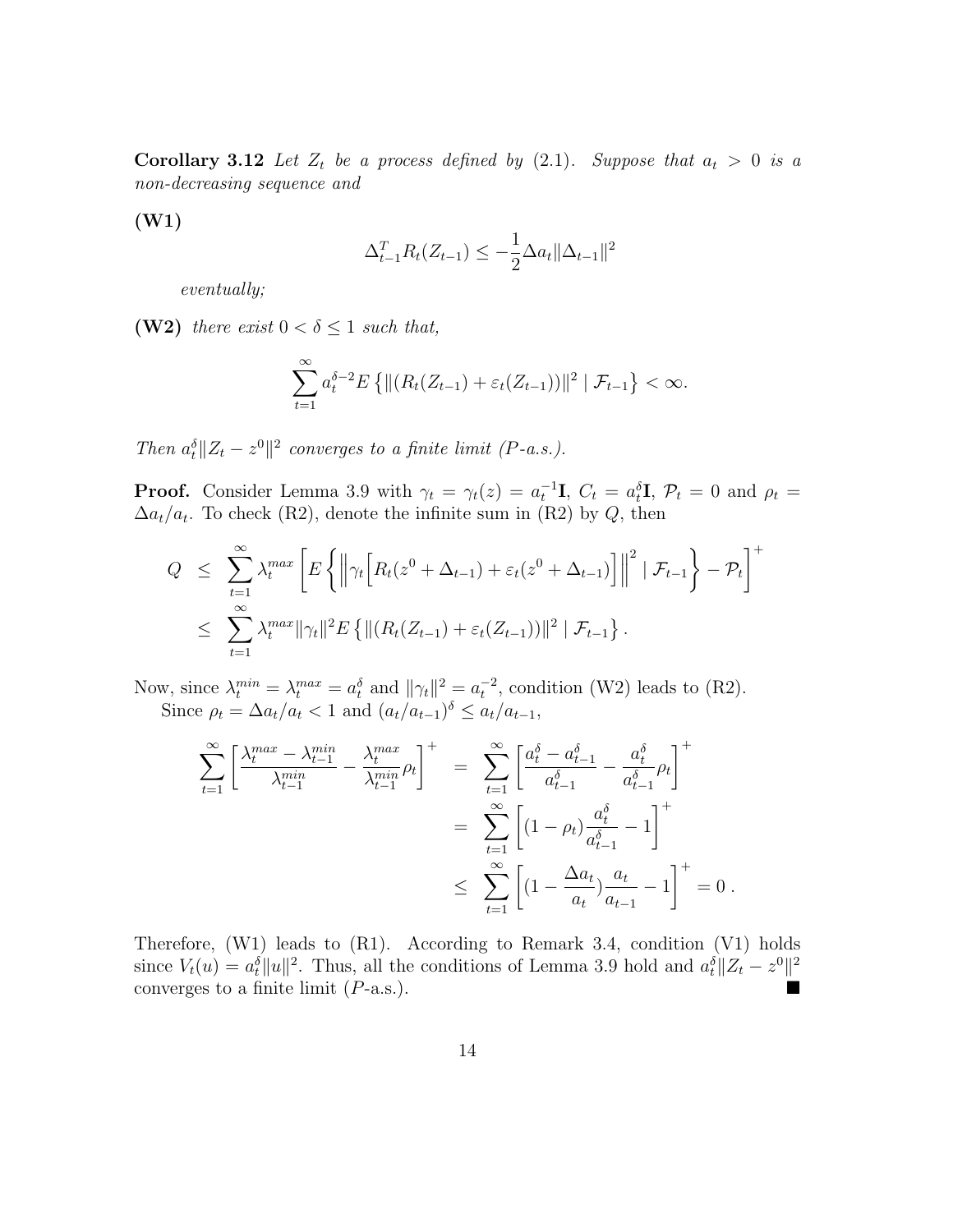**Corollary 3.13** Let  $Z_t$  be a process defined by (2.1) where  $z^0 \in \mathbb{R}$ ,  $\gamma_t(Z_{t-1}) = 1/t$ and the truncation sequence  $U_t$  is admissible. Suppose that  $Z_t \longrightarrow z^0$  and

(Y1)  $R'_t(z^0) \leq -1/2$  eventually;

(Y2)  $R_t(z)$  and  $\sigma_t^2(z) = E(\varepsilon_t^2(z)|\mathcal{F}_{t-1})$  are locally uniformly bounded at  $z^0$  w.r.t. t; that is, there exists a constant K such that  $|R_t(\xi_t)| \leq K$  and  $|\sigma_t^2(\xi_t)| \leq K$ eventually, for any  $\xi_t \longrightarrow z^0$ .

Then  $t^{\delta}(Z_t - z^0)^2$  converges to a finite limit (P-a.s.), for any  $\delta < 1$ .

**Proof.** Consider Corollary 3.12 with  $a_t = t$ . In the one-dimensional case, condition (W1) can be rewritten as

$$
\frac{R_t(z^0 + \Delta_{t-1})}{\Delta_{t-1}} \le -\frac{1}{2}.
$$

Condition (W1) now follows from (Y1).

Since  $E\{\varepsilon_t(z)|\mathcal{F}_{t-1}\}=0$ , using (Y2) we have for any  $\delta < 1$ ,

$$
\sum_{t=1}^{\infty} t^{\delta-2} E \left\{ (R_t(Z_{t-1}) + \varepsilon_t(Z_{t-1}))^2 \mid \mathcal{F}_{t-1} \right\}
$$
  
= 
$$
\sum_{t=1}^{\infty} t^{\delta-2} R_t^2(Z_{t-1}) + \sum_{t=1}^{\infty} t^{\delta-2} E \left\{ \varepsilon_t^2(Z_{t-1}) \mid \mathcal{F}_{t-1} \right\} < \infty.
$$

Thus, condition (W2) holds. Therefore,  $t^{\delta} (Z_t - z^0)^2$  converges to a finite limit (Pa.s.), for any  $\delta < 1$ .

Remark 3.14 Corollary 3.13 gives simple but more restrictive sufficient conditions to derive the rate of convergence in one-dimensional cases. It is easy to see that all conditions of Corollary 3.13 trivially hold, if e.g.,  $\varepsilon_t$  are state independent i.i.d. random variables with a finite second moment,  $R_t(z) = R(z)$ , and  $R'(z^0) \leq -1/2$ .

# 4 Classical problem stochastic approximation

Consider the classical problem of stochastic approximation to find a root  $z<sup>0</sup>$  of the equation  $R(z^0) = 0$ . Let us take a step-size sequence  $\gamma_t = a_t^{-1}$ **I**, where  $a_t \longrightarrow \infty$  is a predictable scalar process, and consider the procedure

$$
Z_t = \Phi_{U_t} \left( Z_{t-1} + a_t^{-1} [R(Z_{t-1}) + \varepsilon_t (Z_{t-1})] \right). \tag{4.1}
$$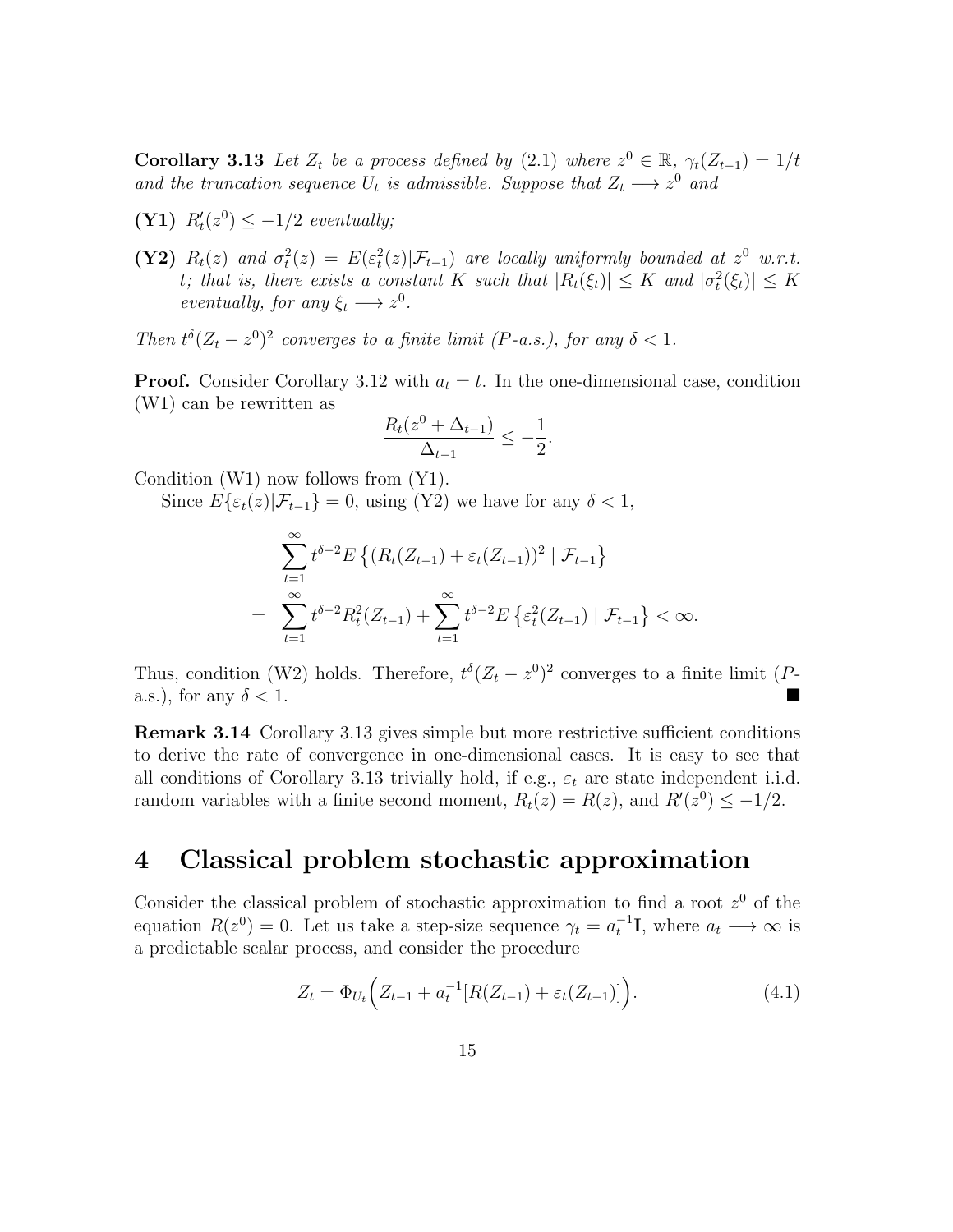**Corollary 4.1** Suppose that  $Z_t$  is a process defined by (4.1), truncation sequence  $U_t$ is admissible, and

(H1)

$$
(z - z^0)^T R(z) \le 0
$$

for any  $z \in \mathbb{R}^m$  with the property that  $z \in U_t$  eventually;

(H2) there exists a predictable process  $r_t$  such that

$$
\sup_{z \in U_{t-1}} \|R(z)\| \le r_t \quad \text{where} \quad \sum_{t=1}^{\infty} a_t^{-2} r_t < \infty;
$$

 $(H3)$  there exists a predictable process  $e_t$  such that

$$
\sup_{z \in U_{t-1}} \frac{E\{\|\varepsilon_t(z)\|^2 | \mathcal{F}_{t-1}\}}{1 + \|z - z^0\|^2} \le e_t
$$

eventually, where

$$
\sum_{t=1}^{\infty} e_t a_t^{-2} < \infty \quad P-a.s..
$$

Then  $||Z_t - z^0||$  converges to a finite limit (P-a.s.) for any initial value  $Z_0$ .

Furthermore, suppose that

(H4)  $R(z)$  is continuous at  $z<sup>0</sup>$  and  $(z - z<sup>0</sup>)<sup>T</sup> R(z) < 0$  for all z with the property that  $z \in U_t \backslash \{z^0\}$  eventually;

 $(H5)$ 

$$
\sum_{t=1}^{\infty} a_t^{-1} = \infty.
$$

Then  $Z_t \longrightarrow z^0$  (P-a.s.).

**Proof.** Consider Corollary 3.7 with  $R_t = R$ . Condition (D1) trivially holds. Since  $E\{\varepsilon_t(u) | \mathcal{F}_{t-1}\}=0$ , we have

$$
E\left\{\|R(z)+\varepsilon(z)\|^2 \mid \mathcal{F}_{t-1}\right\} = \|R(z)\|^2 + E\left\{\|\varepsilon_t(z)\|^2 \mid \mathcal{F}_{t-1}\right\}.
$$

Now condition (D2) holds with  $p_t = r_t + e_t$ .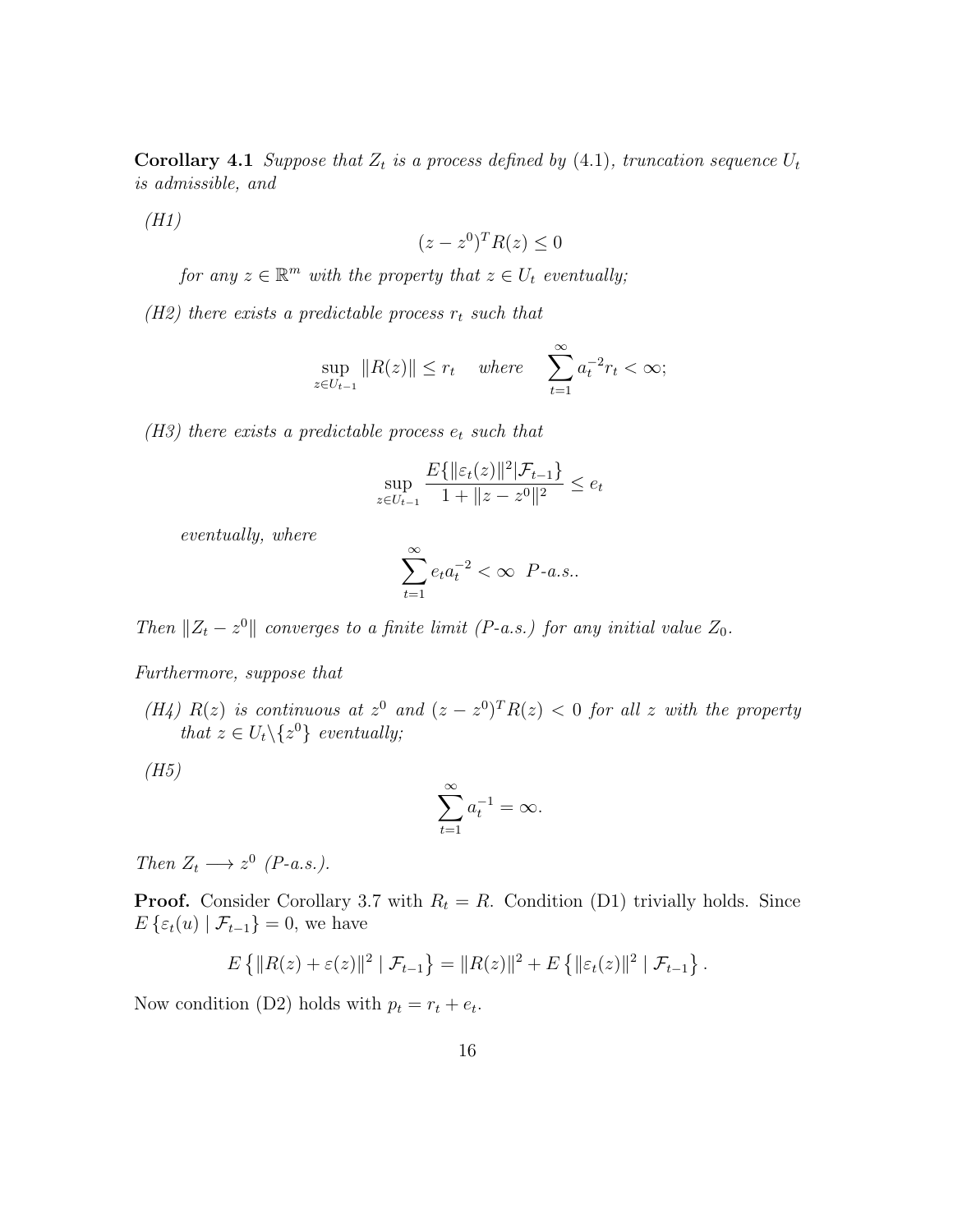By (H4), there exists a constant  $\nu > 0$  such that for each  $\epsilon \in (0, 1)$ 

$$
\inf_{\substack{\varepsilon \le \|z - z^o\| \le 1/\varepsilon\\ z \in U_{t-1}}} -(z - z^0)^T R(u) > \nu
$$

eventually and by (H5)  $\sum_{t=1}^{\infty} \nu a_t^{-1} = \nu \sum_{t=1}^{\infty} a_t^{-1} = \infty$ . This implies that (D3) also holds. Therefore, by Corollary 3.7,  $Z_t \longrightarrow z^0$  almost surely.

**Remark 4.2** Suppose that  $\varepsilon_t = \varepsilon_t(z)$  is an error term which does not depend on z and denote

$$
\sigma_t^2 = E\left\{ ||\varepsilon_t||^2 \mid \mathcal{F}_{t-1} \right\}
$$

Then condition (H3) holds if

$$
\sum_{t=1}^{\infty} \sigma_t^2 a_t^{-2} < \infty, \qquad P\text{-a.s..} \tag{4.2}
$$

This shows that the requirement on the error terms are quite weak. In particular, the conditional variances do not have to be bounded w.r.t. t.

Remark 4.3 (a) If the truncation sets are uniformly bounded, then some of the conditions above can be weakened considerably. For example, condition (H2) in Corollary 4.1 will automatically hold given that  $\sum_{t=1}^{\infty} a_t^{-2} < \infty$ .

(b) Also if it is only required that  $Z_t$  converges to any finite limit, the step-size sequence  $a_t$  can go to infinity at any rate as long as  $\sum_{t=1}^{\infty} a_t^{-2} < \infty$ . However, in order to have  $Z_t \longrightarrow z^0$ , one must ensure that  $a_t$  does not increase too fast. Also, the variances of the error terms can go to infinity as  $t$  tends to infinity, as long as the sum in (H3) is bounded.

Remark 4.4 To compare the above result to that of Kushner-Clark's setting, let us assume boundedness of  $Z_t$ . Then there exists a compact set U such that  $Z_t \in U$ . Without lost of generality, we can assume that  $z^0 \in U$ . Then  $Z_t$  in Corollary 4.1 can be assumed to be generated using the truncations on  $U_t \cap U$ . Let us assume that  $\sum_{s=1}^{\infty} a_t^{-2} < \infty$ . Then, condition (H2) will hold if, e.g.,  $R(z)$  is a continuous function. Also, in this case, given that the error terms  $\varepsilon_t(z)$  are continuous in z with some uniformity w.r.t. t, they will in fact behave in the same way as state independent error terms. Therefore, a condition of the type (4.2) given in Remark 4.2 will be sufficient for (H3).

Corollary 4.5 Suppose that  $Z_t$ , defined by (4.1), converges to  $z^0$  (P-a.s.) and truncation sequence  $U_t$  is admissible. Suppose also that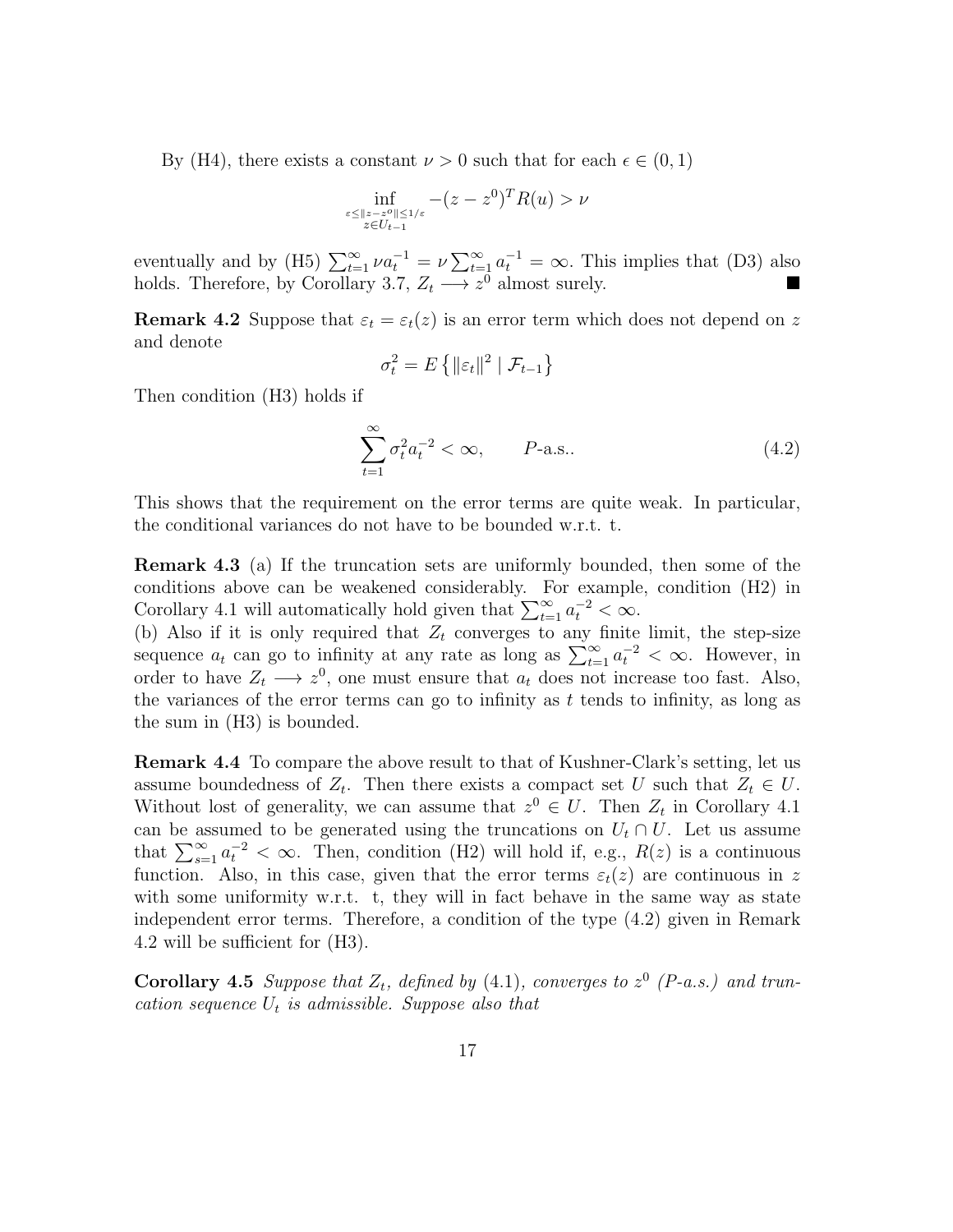(B1)

$$
u^T R(z^0 + u) \le -\frac{1}{2} ||u||^2 \quad \text{for small } u \text{'s};
$$

(B2)  $a_t > 0$  is non-decreasing with

$$
\sum_{t=1}^{\infty} \left[ \frac{\Delta a_t - 1}{a_{t-1}} \right]^+ < \infty;
$$

(B3) there exist  $\delta \in (0,1)$  such that

$$
\sum_{t=1}^{\infty} a_t^{\delta-2} \|R(z^0 + v_t)\|^2 < \infty \quad \text{and} \quad \sum_{t=1}^{\infty} a_t^{\delta-2} E\{\|\varepsilon_t(z^0 + v_t)\|^2 | \mathcal{F}_{t-1}\} < \infty,
$$

where  $v_t \in U_t$  is any predictable process with the property  $v_t \longrightarrow 0$ .

Then  $a_t^{\delta} || Z_t - z^0 ||^2$  converges (P-a.s.) to a finite limit.

**Proof.** Let us check that conditions of Lemma 3.9 hold with  $R_t = R$ ,  $\rho_t = a_t^{-1}$ ,  $\mathcal{P}_t = 0$  and  $C_t = a_t^{\delta}$ **I**. We have  $\lambda_t^{max} = \lambda_t^{min} = a_t^{\delta}$  by (B2), and

$$
\sum_{t=1}^{\infty} \left[ \frac{\lambda_t^{max} - \lambda_{t-1}^{min}}{\lambda_{t-1}^{min}} - \frac{\lambda_t^{max}}{\lambda_{t-1}^{min}} \rho_t \right]^{+} = \sum_{t=1}^{\infty} \left[ \frac{a_t^{\delta} - a_{t-1}^{\delta}}{a_{t-1}^{\delta}} - \frac{a_t^{\delta}}{a_{t-1}^{\delta} a_t} \right]^{+}
$$
  
= 
$$
\sum_{t=1}^{\infty} \left[ \left( \frac{a_t}{a_{t-1}} \right)^{\delta} (1 - a_t^{-1}) - 1 \right]^{+} \le \sum_{t=1}^{\infty} \left[ \frac{a_t}{a_{t-1}} (1 - a_t^{-1}) - 1 \right]^{+} + C
$$
  
= 
$$
\sum_{t=1}^{\infty} \left[ \frac{\Delta a_t - 1}{a_{t-1}} \right]^{+} + C < \infty
$$

for some constant C. So (B1) leads to (R1). Also since  $Z_t \longrightarrow z^0$ ,

$$
\sum_{t=1}^{\infty} \frac{\lambda_t^{max} [E\{\|\gamma_t(R_t + \varepsilon_t)\|^2 | \mathcal{F}_{t-1}\} - \mathcal{P}_t]^+}{1 + \lambda_{t-1}^{min} \|\Delta_{t-1}\|^2}
$$
\n
$$
\leq \sum_{t=1}^{\infty} \lambda_t^{max} [E\{\|\gamma_t(R_t + \varepsilon_t)\|^2 | \mathcal{F}_{t-1}\} - \mathcal{P}_t]^+
$$
\n
$$
= \sum_{t=1}^{\infty} a_t^{\delta} E\{\|a_t^{-1}(R_t + \varepsilon_t)\|^2 | \mathcal{F}_{t-1}\}
$$
\n
$$
\leq \sum_{t=1}^{\infty} a_t^{\delta-2} \|R(Z_{t-1})\|^2 + \sum_{t=1}^{\infty} a_t^{\delta-2} E\{\|\varepsilon_t(Z_{t-1})\|^2 | \mathcal{F}_{t-1}\},
$$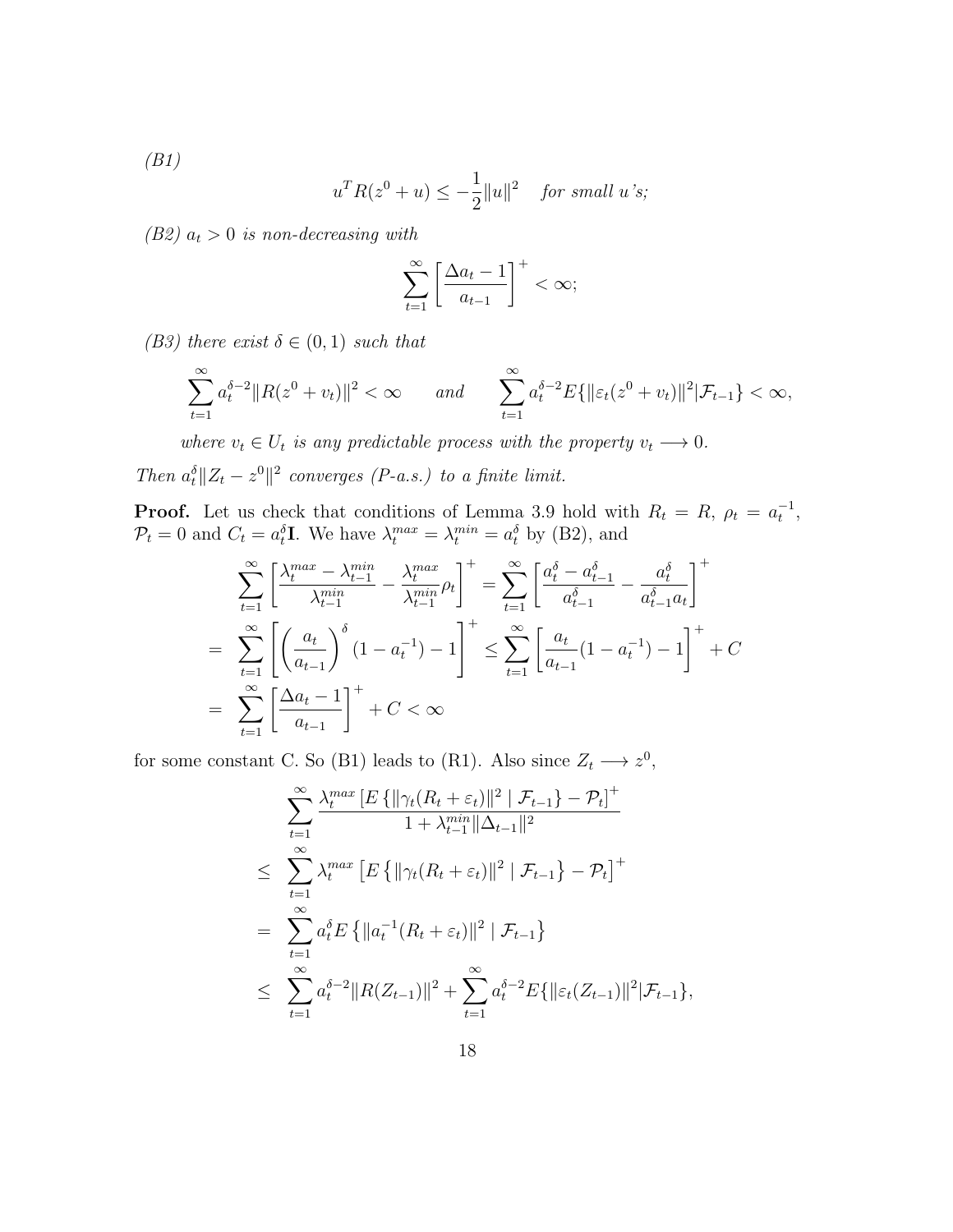condition (R2) follows from (B3). Therefore by Lemma 3.9,  $(Z_t - z^0)^T C_t (Z_t - z^0) =$  $a_t^{\delta}$ || $Z_t - z^0$ ||  $\longrightarrow 0$  (*P*-a.s.).

**Remark 4.6** It follows from Proposition 6.3 in Appendix that if  $a_t = t^{\epsilon}$  with  $\epsilon > 1$ , then (B2) doesn't hold. However, condition (B2) holds if  $a_t = t^{\epsilon}$  for all  $\epsilon \leq 1$ . Indeed,

$$
\sum_{t=1}^{\infty} \left[ \frac{\Delta a_t - 1}{a_{t-1}} \right]^+ = \sum_{t=1}^{\infty} \left[ \left( \frac{t}{t-1} \right)^{\epsilon} - 1 - \frac{1}{(t-1)^{\epsilon}} \right]^+
$$
  

$$
\leq \sum_{t=1}^{\infty} \left[ \frac{t}{t-1} - 1 - \frac{1}{t-1} \right]^+ = 0.
$$

**Corollary 4.7** Suppose that  $Z_t \longrightarrow z^0$ , where  $Z_t$  is defined by (4.1) with  $a_t = t^{\epsilon}$ where  $\epsilon \in (1/2, 1]$ , and (B1) in Corollary 4.5 holds. Suppose also that R is continuous at  $z^0$  and there exists  $0 < \delta < 2 - 1/\epsilon$  such that

(BB)

$$
\sum_{t=1}^{\infty} \frac{1}{t^{(2-\delta)\epsilon}} E\{\|\varepsilon_t(z^0 + v_t)\|^2 | \mathcal{F}_{t-1}\} < \infty.
$$

where  $v_t \in U_t$  is any predictable process with the property  $v_t \longrightarrow 0$ .

Then  $t^{\delta} \| Z_t - z^0 \|^2$  converges to a finite limit (P-a.s.).

**Proof.** Let us check conditions of Corollary 4.5 with  $a_t = t^{\epsilon}$  where  $\epsilon \in (1/2, 1]$ . Condition (B2) is satisfied (See Remark 4.6). Since R is continuous at  $z^0$  and  $Z_t \longrightarrow$ z<sup>0</sup>, it follows that  $R(z^0 + v_t)$  in (B3) is bounded. Also,  $a_t^{\delta - 2} = t^{(\delta - 2)\epsilon}$  and since  $(\delta - 2)\epsilon < -1$ , it follows that the first part of (B3) holds. The second part is a consequence of (BB). The result is now immediate from Corollary 4.5.

**Remark 4.8** Suppose that  $a_t = t^{\varepsilon}$  with  $\varepsilon \in (1/2, 1)$  and  $\sup_t E\{\|\varepsilon_t(z)\|^2 | \mathcal{F}_{t-1}\}$  <  $\infty$  (e.g., assume that  $\varepsilon_t = \varepsilon_t(z)$  are state independent and i.i.d.). Then, since  $(\delta-2)\epsilon < -1$ , condition (BB) in Corollary 4.7 automatically holds for any  $\delta < 2-1/\epsilon$ . It therefore follows that the step-size sequence  $a_t = t^{\epsilon}$ ,  $\epsilon \in (1/2, 1)$  produces SA procedures which converge with the rate  $t^{-\alpha}$  where  $\alpha < 1 - \frac{1}{2}$  $\frac{1}{2\epsilon}$ . For example, the step-size  $a_t = t^{3/4}$  would produce the SA procedures, which converge with the rate  $t^{-1/3}.$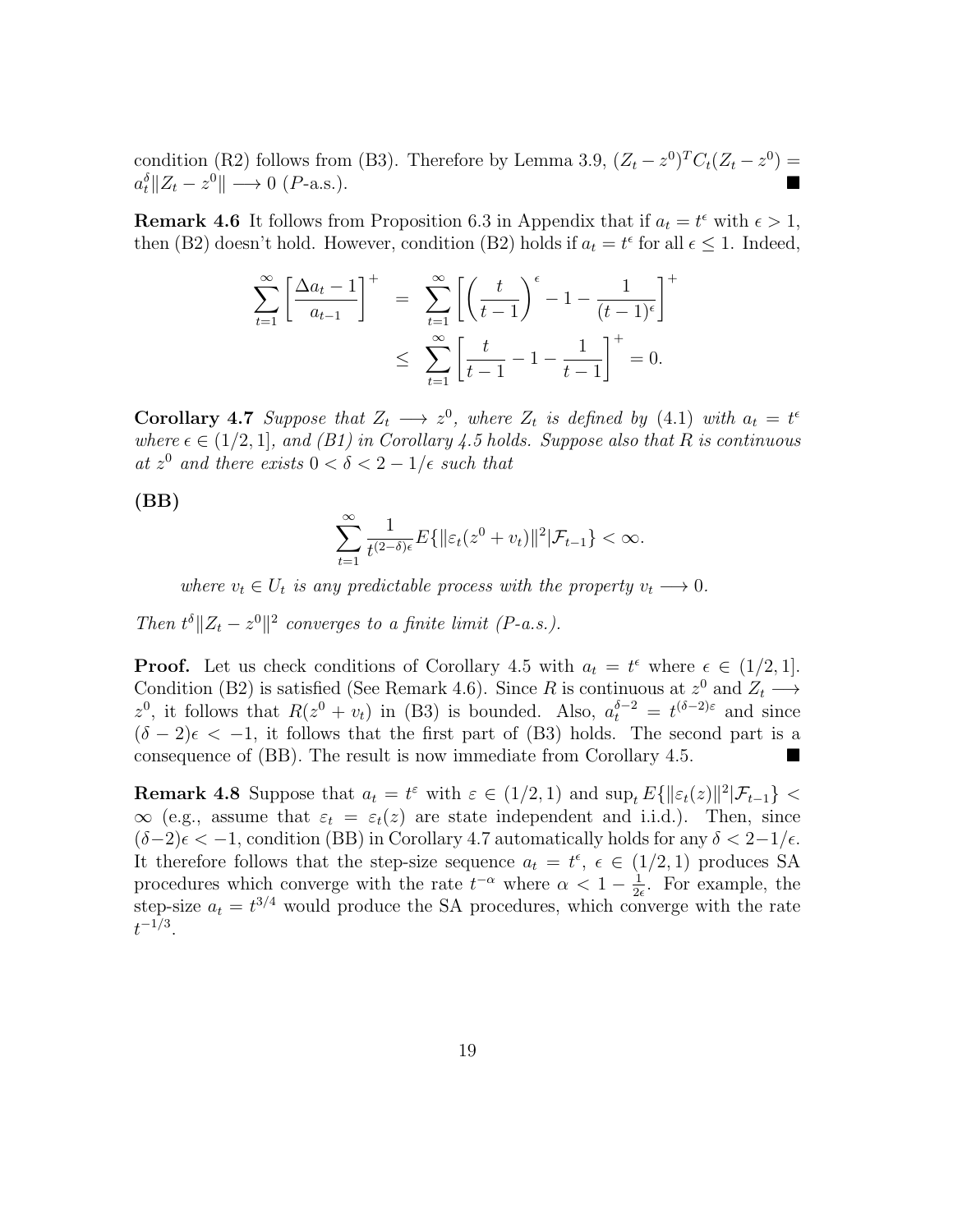#### 5 Special models and examples

#### 5.1 Finding a root of a polynomial

Let l be a positive integer and

$$
R(z) = -\sum_{i=1}^{l} C_i (z - z^0)^i,
$$

where  $z, z^0 \in \mathbb{R}$  and  $C_i$  are real constants. Suppose that

$$
(z - z0)R(z) \le 0 \quad \text{for all} \quad z \in \mathbb{R}.
$$

Note that if  $l > 1$ , the SA without truncations fails to satisfy the standard condition on the rate of growth at infinity. Therefore, one needs to use slowly expanding truncations to slow down the growth of R at infinity. Consider  $Z_t$  defined by (4.1) with a truncation sequence  $U_t = [-u_t, u_t]$ , where  $u_t \longrightarrow \infty$  is a sequence of nondecreasing positive numbers. Suppose that

$$
\sum_{t=1}^{\infty} u_t^{2l} \ a_t^{-2} < \infty. \tag{5.1}
$$

Then, provided that the measurement errors satisfy condition (H3) of Corollary 4.1,  $|Z_t - z^0|$  converges (P-a.s.) to a finite limit.

Indeed, condition  $(H1)$  of Corollary 4.1 trivially holds. For large t's,

$$
\sup_{z \in [-u_{t-1}, u_{t-1}]} \|R(z)\|^2 \leq \sup_{z \in [-u_{t-1}, u_{t-1}]} \left[ \sum_{i=1}^l C_i (z - z^0)^i \right]^2
$$
  

$$
\leq \sup_{z \in [-u_{t-1}, u_{t-1}]} \sum_{i=1}^l C_i^2 (z - z^0)^{2i} \leq \sum_{i=1}^l C_i^2 (2u_{t-1})^{2i} \leq l4^l C_l^2 u_{t-1}^{2l},
$$

which, by (5.1), implies condition (H2) of Corollary 4.1.

Furthermore, if  $z^0$  is a unique root, then provided that

$$
\sum_{t=1}^{\infty} a_t^{-1} = \infty,
$$
\n(5.2)

it follows from Corollary 4.1 that  $Z_t \longrightarrow z^0$  (P-a.s.). One can always choose a suitable truncation sequence which satisfies (5.1) and (5.2). For example, if the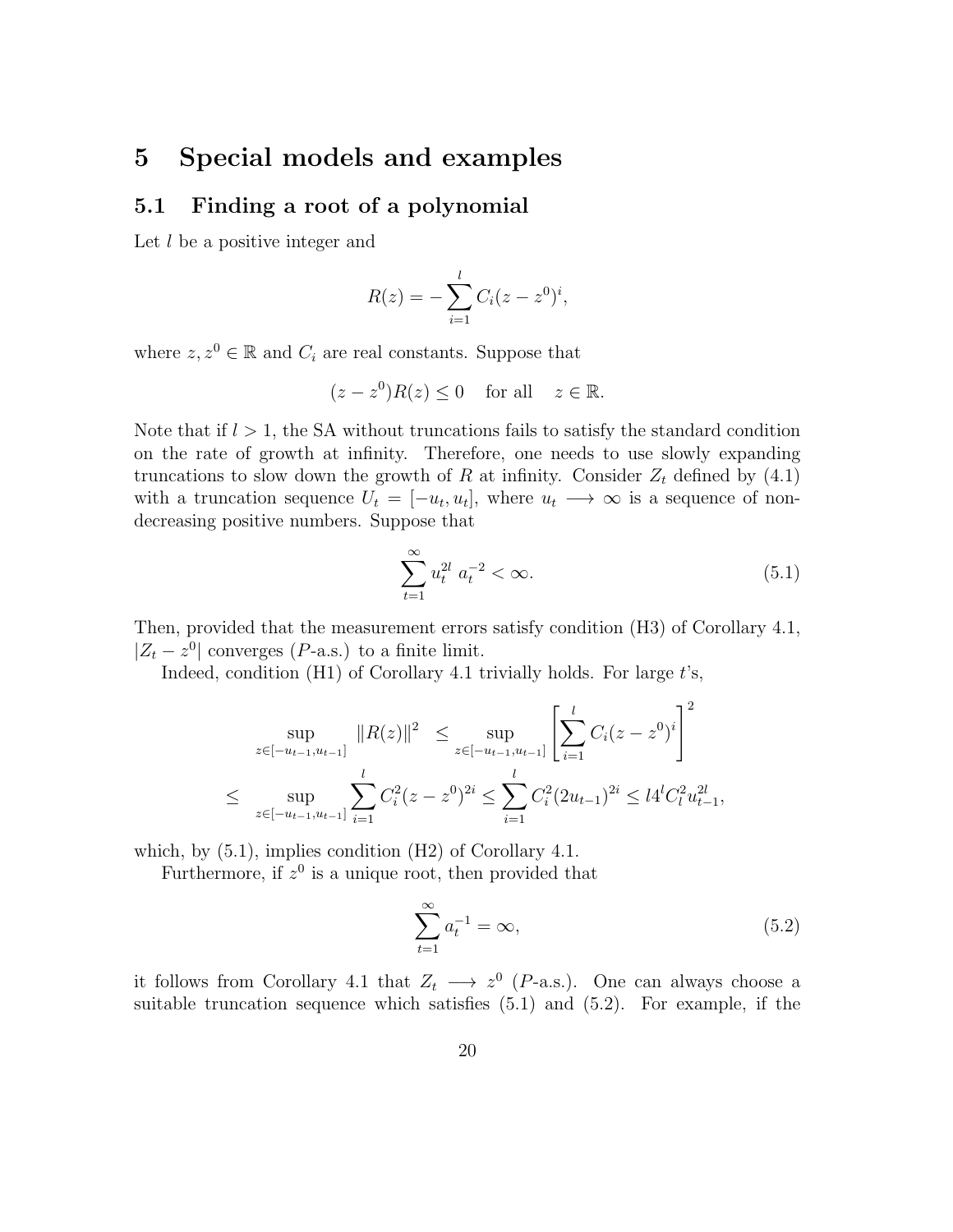degree of the polynomial is known to be l (or at most l), and  $a_t = t$ , then one can take  $u_t = Ct^{r/2l}$ , where C and r are some positive constants and  $r < 1$ . One can also take a truncation sequence which is independent of l, e.g.,  $u_t = C \log t$ , where C is a positive constant.

Suppose also that

$$
C_1 \ge \frac{1}{2}, \quad a_t = t^{\epsilon} \quad \text{where} \quad \epsilon \in (0, 1]
$$

and condition (BB) in Corollary 4.7 holds (e.g., one can assume for simplicity that  $\varepsilon_t$ 's are state independent and i.i.d.). Then  $t^{\alpha}(Z_t - z^0) \xrightarrow{a.s.} 0$  for any  $\alpha < 1 - 1/2\epsilon$ .

Indeed, since  $R'(z^0) = -C_1 \le -1/2$ , condition (B1) of Corollary 4.5 holds. Now, the above convergence is a consequence of Corollary 4.7 and Remark 4.8.

#### 5.2 Linear procedures

Consider the recursive procedure

$$
Z_t = Z_{t-1} + \gamma_t (h_t - \beta_t Z_{t-1})
$$
\n(5.3)

where  $\gamma_t$  is a predictable positive definite matrix process,  $\beta_t$  is a predictable positive semi-definite matrix process and  $h_t$  is an adapted vector process (i.e.,  $h_t$  is  $\mathcal{F}_t$ -measurable for  $t \geq 1$ ). If we assume that  $E\{h_t|\mathcal{F}_{t-1}\} = \beta_t z^0$ , we can view (5.3) as a SA procedure designed to find the common root  $z<sup>0</sup>$  of the linear functions

$$
R_t(u) = E\{h_t - \beta_t u | \mathcal{F}_{t-1}\} = E\{h_t | \mathcal{F}_{t-1}\} - \beta_t u = \beta_t (z^0 - u)
$$

which is observed with the random noise

$$
\varepsilon_t(u) = h_t - \beta_t u - R_t(u) = h_t - E\{h_t | \mathcal{F}_{t-1}\} = h_t - \beta_t z^0.
$$

**Corollary 5.1** Suppose that  $Z_t$  is defined by (5.3) with  $E(h_t|\mathcal{F}_{t-1}) = \beta_t z^0$ . Suppose also that  $a_t$  is a non-decreasing positive predictable process and

(G1)  $\Delta \gamma_t^{-1} - 2\beta_t + \beta_t \gamma_t \beta_t$  is negative semi-definite eventually;

$$
(\mathrm{G2})
$$

$$
\sum_{t=1}^{\infty} a_t^{-1} E\{(h_t - \beta_t z^0)^T \gamma_t (h_t - \beta_t z^0) | \mathcal{F}_{t-1}\} < \infty.
$$

Then  $a_t^{-1}(Z_t - z^0)^T \gamma_t^{-1}(Z_t - z^0)$  converges to a finite limit (P-a.s.).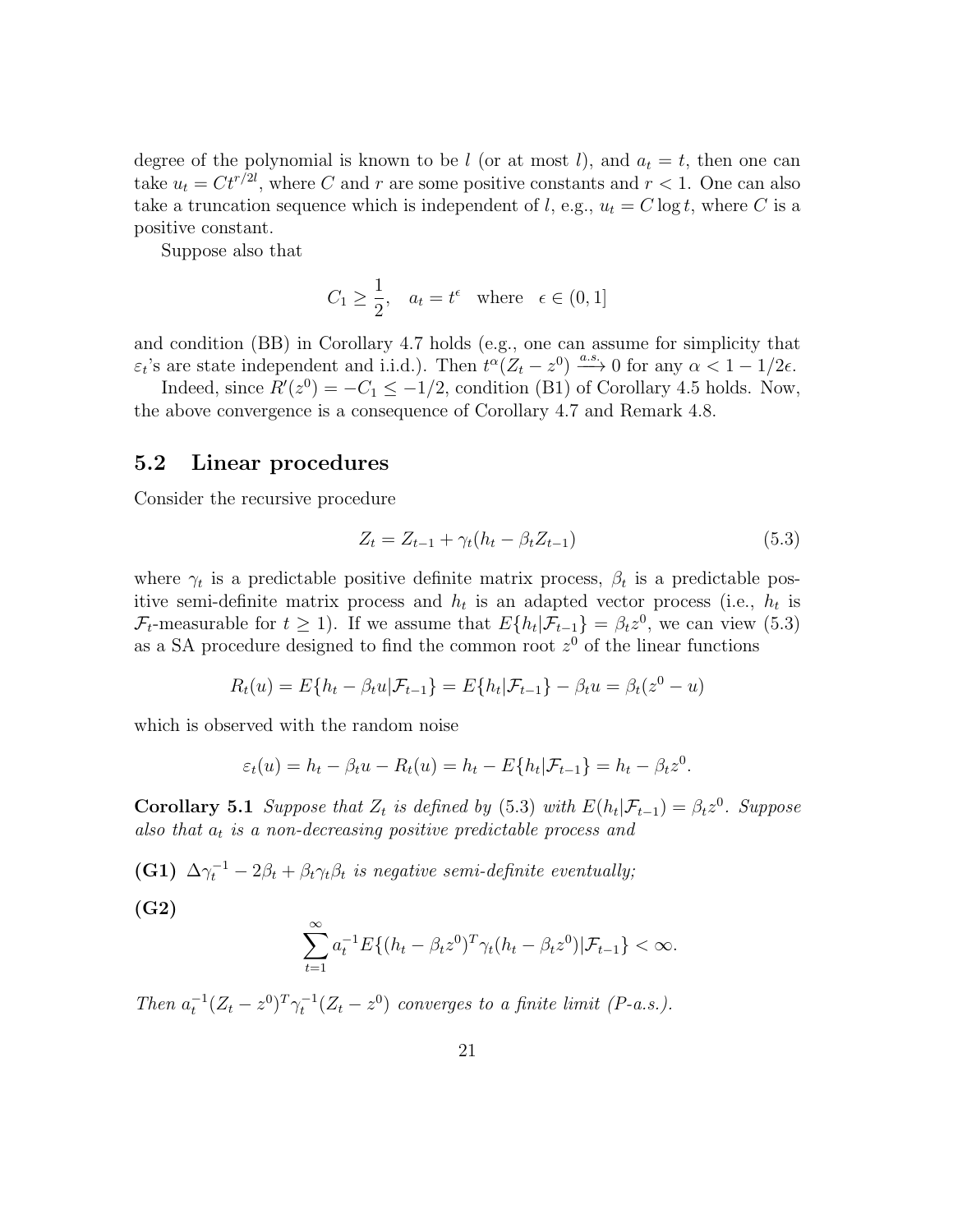**Proof.** Let us show that conditions of Lemma 3.1 hold with  $V_t(u) = a_t^{-1} u^T \gamma_t^{-1} u$ . Condition (V1) trivially holds. We have  $V'_t(u) = 2a_t^{-1}u^T\gamma_t^{-1}$ ,  $V''_t(u) = 2a_t^{-1}\gamma_t^{-1}$ ,  $R_t(z^0 + u) = -\beta_t u$  and  $R_t(u) + \varepsilon_t(u) = h_t - \beta_t u$ . Since  $E(h_t - \beta_t z^0 | \mathcal{F}_{t-1}) = 0$ , for  $\eta_t$ defined in (V2) we have

$$
\eta_t(z^0 + u) = a_t^{-1} E \Big\{ (h_t - \beta_t z^0 - \beta_t u)^T \gamma_t (h_t - \beta_t z^0 - \beta_t u) \Big| \mathcal{F}_{t-1} \Big\}
$$
  
=  $a_t^{-1} E \Big\{ (h_t - \beta_t z^0)^T \gamma_t (h_t - \beta_t z^0) \Big| \mathcal{F}_{t-1} \Big\} + a_t^{-1} (\beta_t u)^T \gamma_t (\beta_t u) .$ 

Also,

$$
\Delta V_t(u) = u^T [(a_t \gamma_t)^{-1} - (a_{t-1} \gamma_{t-1})^{-1}] u \leq u^T (a_t \gamma_t)^{-1} u - u^T (a_t \gamma_{t-1})^{-1} u = u^T a_t^{-1} \Delta \gamma_t^{-1} u.
$$

Denoting

$$
\mathcal{J}_t = a_t^{-1} E\Big\{ (h_t - \beta_t z^0)^T \gamma_t (h_t - \beta_t z^0) \Big| \mathcal{F}_{t-1} \Big\},\
$$

for  $\mathcal{K}_t$  from (V2), we have

$$
\mathcal{K}_t(u) \leq a_t^{-1} u^T \Delta \gamma_t^{-1} u - 2a_t^{-1} u^T \beta_t u + a_t^{-1} u^T \beta_t^T \gamma_t \beta_t u + \mathcal{J}_t
$$
  
= 
$$
a_t^{-1} u^T (\Delta \gamma_t^{-1} - 2\beta_t + \beta_t^T \gamma_t \beta_t) u + \mathcal{J}_t.
$$

Condition  $(V2)$  is now immediate from  $(G1)$  and  $(G2)$  since

$$
[1 + V_{t-1}(\Delta_{t-1})]^{-1} [\mathcal{K}_t(\Delta_{t-1})]^+ \leq [\mathcal{K}_t(\Delta_{t-1})]^+ \leq \mathcal{J}_t.
$$

Thus, all the conditions of Lemma 3.1 hold which implies the required result.

**Corollary 5.2** Suppose that  $\Delta \gamma_t^{-1} = \beta_t$ , then (G1) in Corollary 5.1 holds.

**Proof.** Since  $\Delta \gamma_t^{-1}$  is positive semi-definite, it follows that  $\Delta \gamma_t$  is negative semidefinite (see Horn and Johnson (1985) Corollary 7.7.4(a)). Also since

$$
\Delta \gamma_t^{-1} - 2\beta_t + \beta_t \gamma_t \beta_t = -\Delta \gamma_t^{-1} + \Delta \gamma_t^{-1} \gamma_t \Delta \gamma_t^{-1} = -\Delta \gamma_t^{-1} + \gamma_t^{-1} - 2\gamma_{t-1}^{-1} + \gamma_{t-1}^{-1} \gamma_t \gamma_{t-1}^{-1}
$$
  
= 
$$
-\gamma_{t-1}^{-1} + \gamma_{t-1}^{-1} (\gamma_{t-1} + \Delta \gamma_t) \gamma_{t-1}^{-1} = \gamma_{t-1}^{-1} \Delta \gamma_t \gamma_{t-1}^{-1},
$$

it follows that (G1) holds.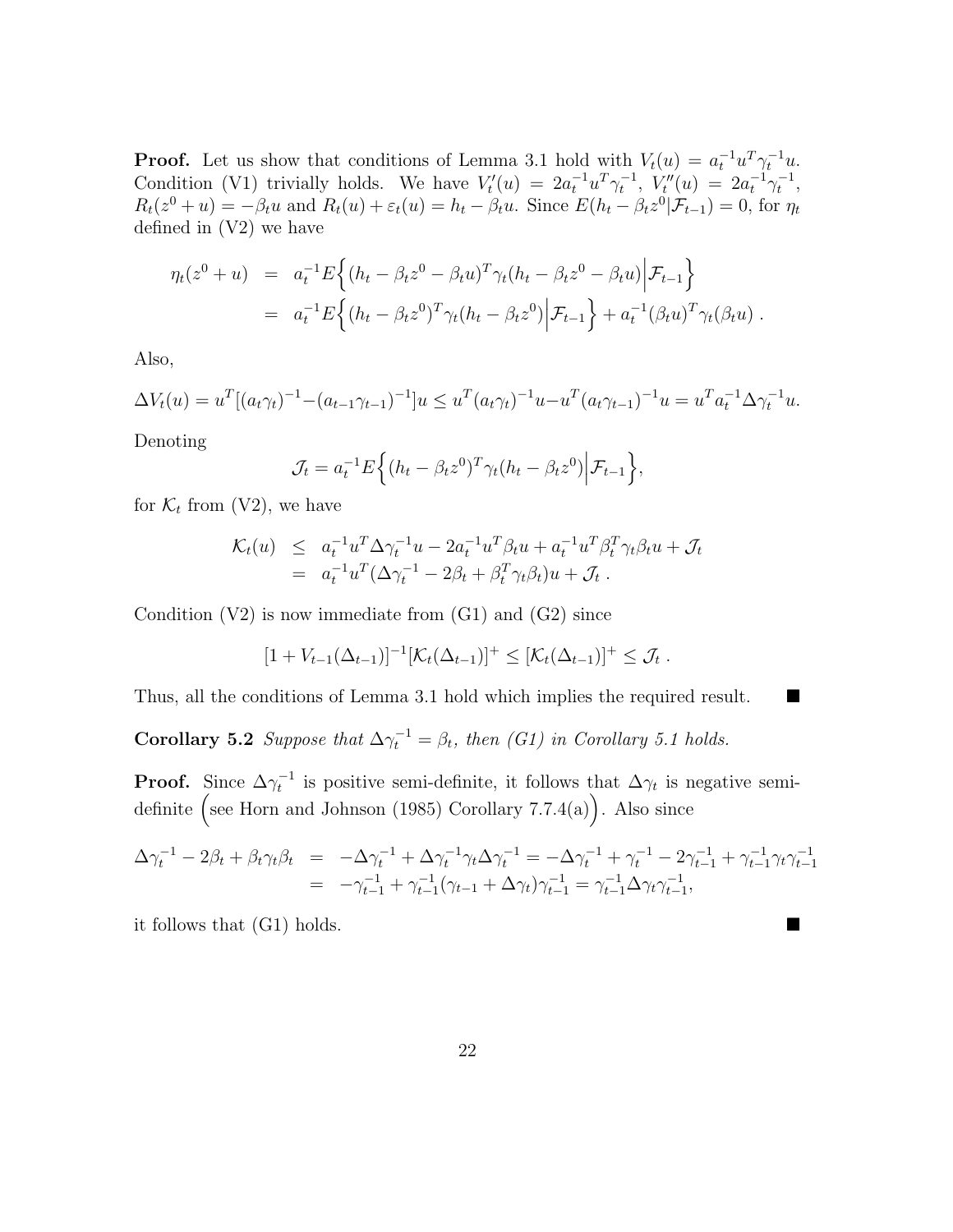#### 5.3 Parameter estimation in Autoregressive models

Consider an AR(m) process

$$
X_t = \theta^{(1)} X_{t-1} + \theta^{(2)} X_{t-2} + \dots + \theta^{(m)} X_{t-m} + \xi_t = \theta^T X_{t-m}^{t-1} + \xi_t
$$

where  $\theta = (\theta^{(1)}, ..., \theta^{(m)})^T$ ,  $X_{t-m}^{t-1} = (X_{t-1}, ..., X_{t-m})^T$  and  $\xi_t$  is a martingale-difference (i.e.,  $E\{\xi_t|\mathcal{F}_{t-1}\}=0$ ). If the pdf of  $\xi_t$  w.r.t. Lebesgue's measure is  $g_t(x)$ , then the conditional probability density function of  $X_t$  given the past observations is

$$
f_t(x, \theta | X_1^{t-1}) = f_t(x, \theta | X_{t-m}^{t-1}) = g_t(x - \theta^T X_{t-m}^{t-1})
$$

and

$$
\frac{f'_t^T(\theta, x|X_1^{t-1})}{f_t(\theta, x|X_1^{t-1})} = -\frac{g'_t(x - \theta^T X_{t-m}^{t-1})}{g_t(x - \theta^T X_{t-m}^{t-1})} X_{t-m}^{t-1}.
$$

It is easy to see that the conditional Fisher information (1.4) is

$$
I_t = \sum_{s=1}^t l_{gs} X_{s-m}^{s-1} (X_{s-m}^{s-1})^T \quad \text{where} \quad l_{gt} = \int_{-\infty}^{\infty} \left(\frac{g_t'(x)}{g_t(x)}\right)^2 g_t(x) dx.
$$

The inverse  $I_t^{-1}$  can also be generated recursively by

$$
I_t^{-1} = I_{t-1}^{-1} - l_{gt} I_{t-1}^{-1} X_{t-m}^{t-1} (1 + l_{gt} (X_{t-m}^{t-1})^T I_{t-1}^{-1} X_{t-m}^{t-1})^{-1} (X_{t-m}^{t-1})^T I_{t-1}^{-1}.
$$
 (5.4)

(Note that this can be derived either directly, or using the matrix inversion formula, sometimes referred to as the Sherman-Morrison formula.)

Thus, the on-line likelihood procedure in this case can be derived by the following recursion

$$
\hat{\theta}_t = \hat{\theta}_{t-1} - I_t^{-1} X_{t-m}^{t-1} \frac{g_t'}{g_t} (X_t - \hat{\theta}_{t-1}^T X_{t-m}^{t-1})
$$
\n(5.5)

where  $I_t^{-1}$  is also derived on-line using formula (5.4). In general, to include robust estimation procedures, and also to use any available auxiliary information, one can use the following class of procedures

$$
\hat{\theta}_t = \Phi_{U_t} \left( \hat{\theta}_{t-1} + \gamma_t H(X_{t-m}^{t-1}) \varphi_t(X_t - \hat{\theta}_{t-1}^T X_{t-m}^{t-1}) \right), \tag{5.6}
$$

where  $\varphi_t : \mathbb{R} \to \mathbb{R}$  and  $H : \mathbb{R}^m \to \mathbb{R}^m$  are suitably chosen functions and  $\gamma_t$  is an  $m \times m$  matrix valued step-size sequence.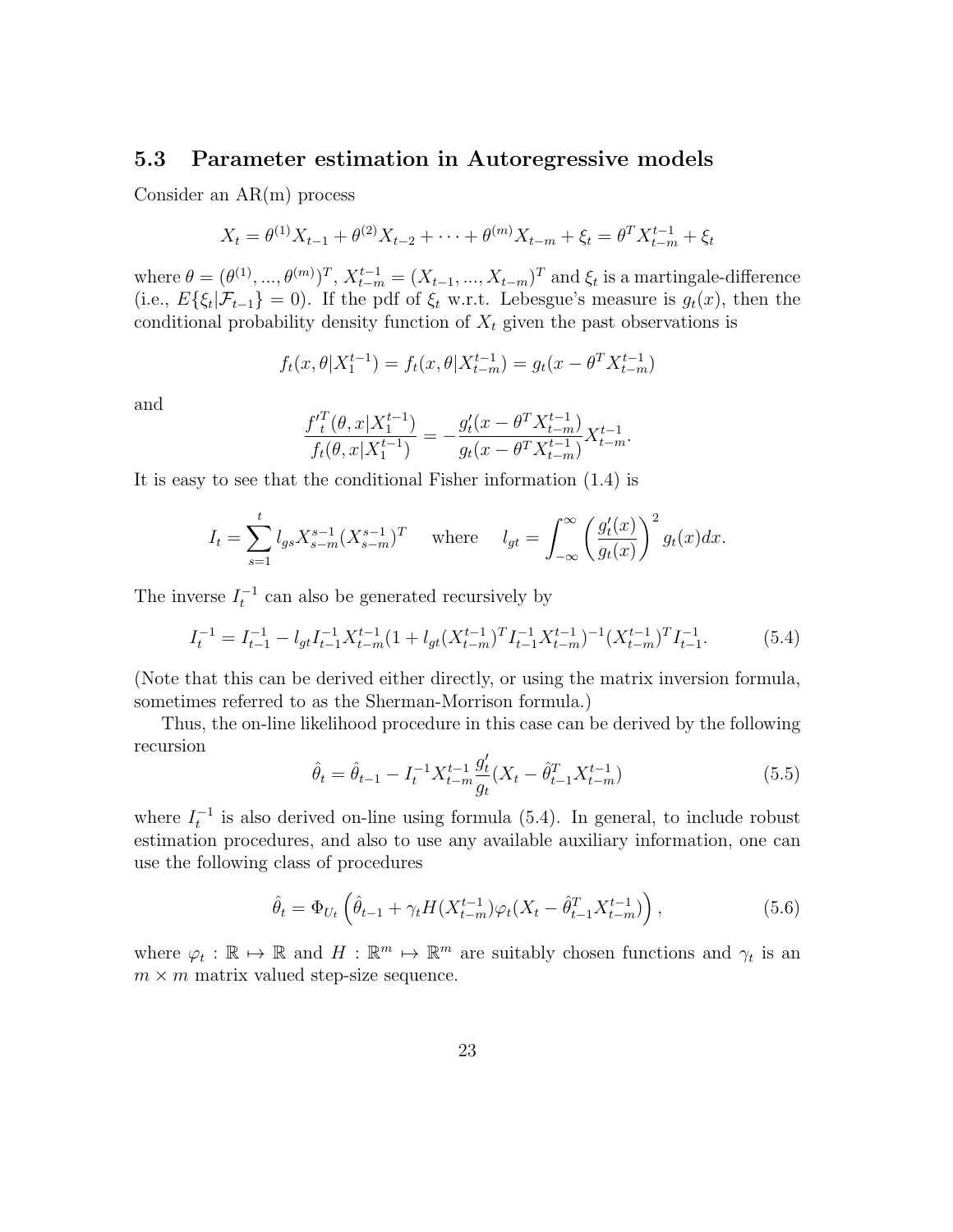Example 5.3 (Recursive least squares procedures) Recursive least squares (RLS) estimator of  $\theta = (\theta^{(1)}, \ldots, \theta^{(m)})^T$  is generated by the following procedure

$$
\hat{\theta}_t = \hat{\theta}_{t-1} + \hat{I}_t^{-1} X_{t-m}^{t-1} [X_t - (X_{t-m}^{t-1})^T \hat{\theta}_{t-1}],
$$
\n(5.7)

$$
\hat{I}_t^{-1} = \hat{I}_{t-1}^{-1} - \hat{I}_{t-1}^{-1} X_{t-m}^{t-1} [1 + (X_{t-m}^{t-1})^T \hat{I}_{t-1}^{-1} X_{t-m}^{t-1}]^{-1} (X_{t-m}^{t-1})^T \hat{I}_{t-1}^{-1},
$$
(5.8)

where  $\hat{\theta}_0$  and a positive definite  $\hat{I}_0^{-1}$  are some starting values. Note that (5.7) is a particular case of (5.6), and it also coincides with the maximum likelihood procedure (5.5) in the case when  $\xi_t$  are i.i.d. Gaussian r.v.'s.

**Corollary 5.4** Consider  $\hat{\theta}_t$  defined by (5.7) and (5.8). Suppose that there exists a non-decreasing sequence  $a_t > 0$  such that

$$
\sum_{t=1}^{\infty} a_t^{-1} (X_{t-m}^{t-1})^T \hat{I}_t^{-1} X_{t-m}^{t-1} E\{\xi_t^2 | \mathcal{F}_{t-1}\} < \infty.
$$

Then  $a_t^{-1}(\hat{\theta}_t - \theta)^T \hat{I}_t(\hat{\theta}_t - \theta)$  converges to a finite limit ( $P^{\theta}$ -a.s.).

**Proof.** Let us check the condition of Corollary 5.1. Obviously, the matrix  $\gamma_t$  =  $\hat{I}_t^{-1} = \hat{I}_0^{-1} + \sum_{s=1}^t X_{s-m}^{s-1} (X_{s-m}^{s-1})^T$  is positive definite and  $\Delta \hat{I}_t^{-1} = \beta_t = X_{t-m}^{t-1} (X_{t-m}^{t-1})^T$ is positive semi-definite. By Corollary 5.2, condition (G1) holds. We also have

$$
\sum_{t=1}^{\infty} a_t^{-1} E\{(h_t - \beta_t z^0)^T \gamma_t (h_t - \beta_t z^0) | \mathcal{F}_{t-1}\} = \sum_{t=1}^{\infty} a_t^{-1} E\{\xi_t (X_{t-m}^{t-1})^T \hat{I}_t^{-1} X_{t-m}^{t-1} \xi_t | \mathcal{F}_{t-1}\}
$$

$$
= \sum_{t=1}^{\infty} a_t^{-1} (X_{t-m}^{t-1})^T \hat{I}_t^{-1} X_{t-m}^{t-1} E\{\xi_t^2 | \mathcal{F}_{t-1}\} < \infty.
$$

So condition (G2) holds. Hence all conditions of Corollary 5.1 hold which completes the proof.

**Corollary 5.5** Consider  $\hat{\theta}_t$  defined by (5.7) and (5.8). Suppose that

**(P1)** there exists a non-decreasing sequence  $\kappa_t \rightarrow \infty$  such that

$$
\hat{I}_t/\kappa_t \longrightarrow G
$$

where  $G < \infty$  is a positive definite  $m \times m$  matrix;

(P2) there exists  $\epsilon^0 \in [0,1)$  such that

$$
E\left\{\xi_t^2|\mathcal{F}_{t-1}\right\} \le \kappa_t^{\epsilon^0} \quad \text{ eventually.}
$$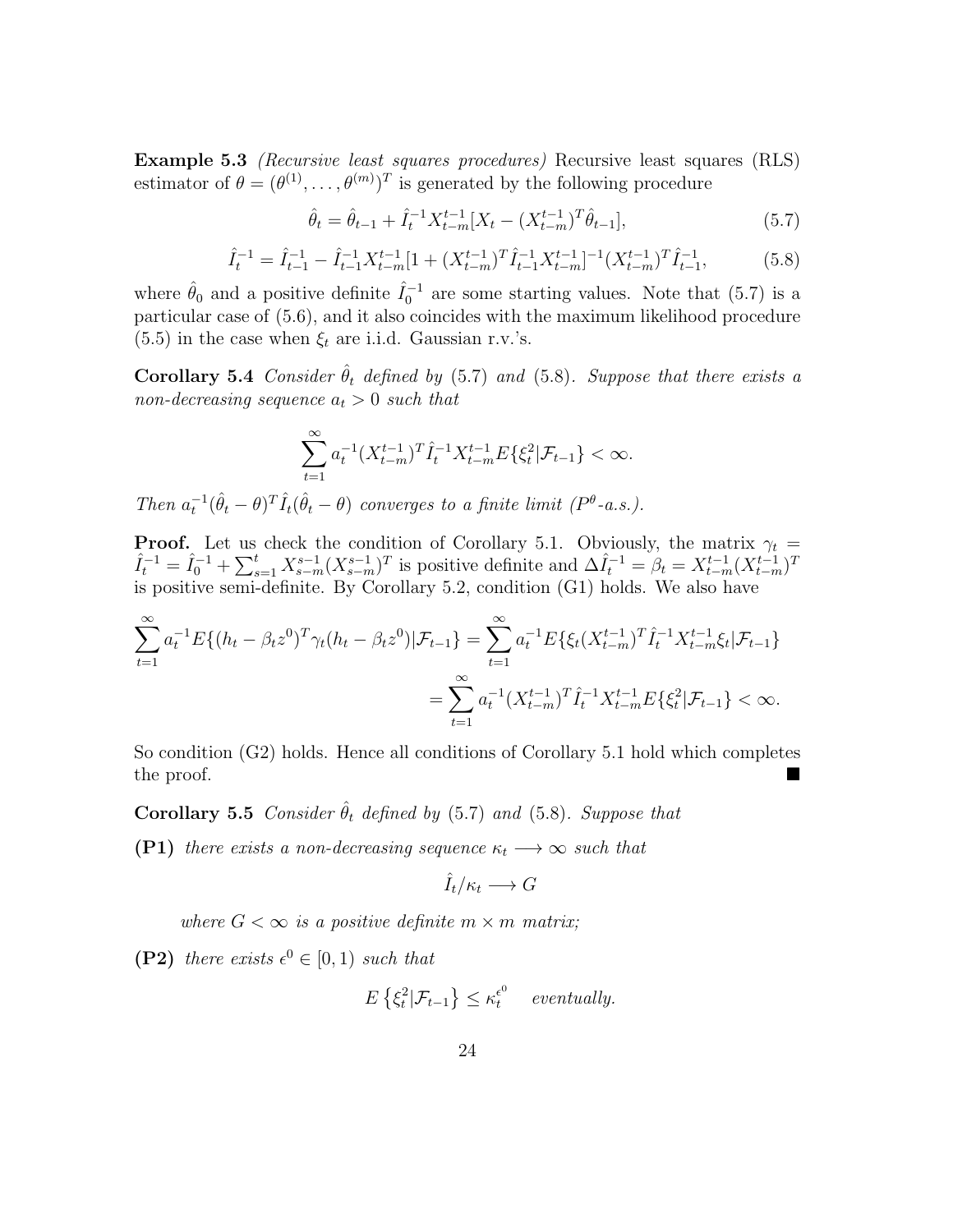Then 
$$
\kappa_t^{1-\delta} || \hat{\theta}_t - \theta ||^2 \longrightarrow 0
$$
 ( $P^{\theta} - a.s.$ ) for all  $\delta \in (\epsilon^0, 1].$ 

**Proof.** Consider Corollary 5.4 with  $a_t = \kappa_t^{\delta}$  for a certain  $\delta \in (\epsilon^0, 1]$ . By (P2), there exists  $t^0$  such that

$$
\sum_{t=t^0}^{\infty} a_t^{-1} (X_{t-m}^{t-1})^T \hat{I}_t^{-1} X_{t-m}^{t-1} E\{\xi_t^2 | \mathcal{F}_{t-1}\} \le \sum_{t=t^0}^{\infty} \kappa_t^{\epsilon^0 - \delta} (X_{t-m}^{t-1})^T \hat{I}_t^{-1} X_{t-m}^{t-1}
$$

eventually. Now, using (P1) and Lemma 6.4 in Appendix , the above sum converges to a finite limit implying conditions of Corollary 5.4 hold. Therefore,  $(\hat{\theta}_t - \theta)^T \hat{I}_t(\tilde{\theta}_t \theta$ / $\kappa_t^{\delta}$  tends to a finite limit. Now, the assertion of the corollary follows since  $\hat{I}_t/\kappa_t$ converges to a finite matrix.

**Remark 5.6 (a)** If  $X_t$  is a strongly stationary process, condition (P1) will trivially hold with  $\kappa_t = t$ . However, using the results given above, convergence can be derived without the stationarity requirement as long as  $\kappa_t^{-1} \sum_{t=1}^{\infty} X_{t-m}^{t-1} (X_{t-m}^{t-1})^T$  tends to a positive define matrix.

(b) Condition (P2) demonstrates that the requirements on the innovations  $\xi_t$  are quite week. In particular, the conditional variances of the innovations do not have to be bounded w.r.t. t. For example, if  $\kappa_t = t$  and the variances go to infinity not faster than  $t^{\varepsilon_0}$  (for some  $0 \leq \varepsilon_0 < 1$ ), then it follows that  $t^{1-\delta} \|\hat{\theta}_t - \theta\|^2 \to 0$  for any  $\delta \in (\varepsilon_0, 1).$ 

(c) It follows from (a) and (b) above that in the case of a strongly stationary  $X_t$  with iid innovations,  $t^{1-\delta} \|\hat{\theta}_t - \theta\|^2 \to 0$  for any  $\delta > 0$  without any additional assumptions.

### 6 Appendix

**Lemma 6.1** Let  $\mathcal{F}_0$ ,  $\mathcal{F}_1$ , ... be an non-decreasing sequence of  $\sigma$ -algebras and  $X_n$ ,  $\beta_n, \xi_n, \zeta_n \in \mathcal{F}_n, n \geq 0$ , be non-negative random valuables such that

$$
E(X_n|\mathcal{F}_{n-1}) \le X_{n-1}(1+\beta_{n-1}) + \xi_{n-1} - \zeta_{n-1}, \quad n \ge 1
$$

eventually. Then

$$
\left\{\sum_{i=1}^{\infty}\xi_{i-1}<\infty\right\}\cap\left\{\sum_{i=1}^{\infty}\beta_{i-1}<\infty\right\}\subseteq\left\{X\to\right\}\cap\left\{\sum_{i=1}^{\infty}\zeta_{i-1}<\infty\right\}\qquad P\text{-}a.s.,
$$

where  $\{X \to \}$  denotes the set where  $\lim_{n \to \infty} X_n$  exists and is finite.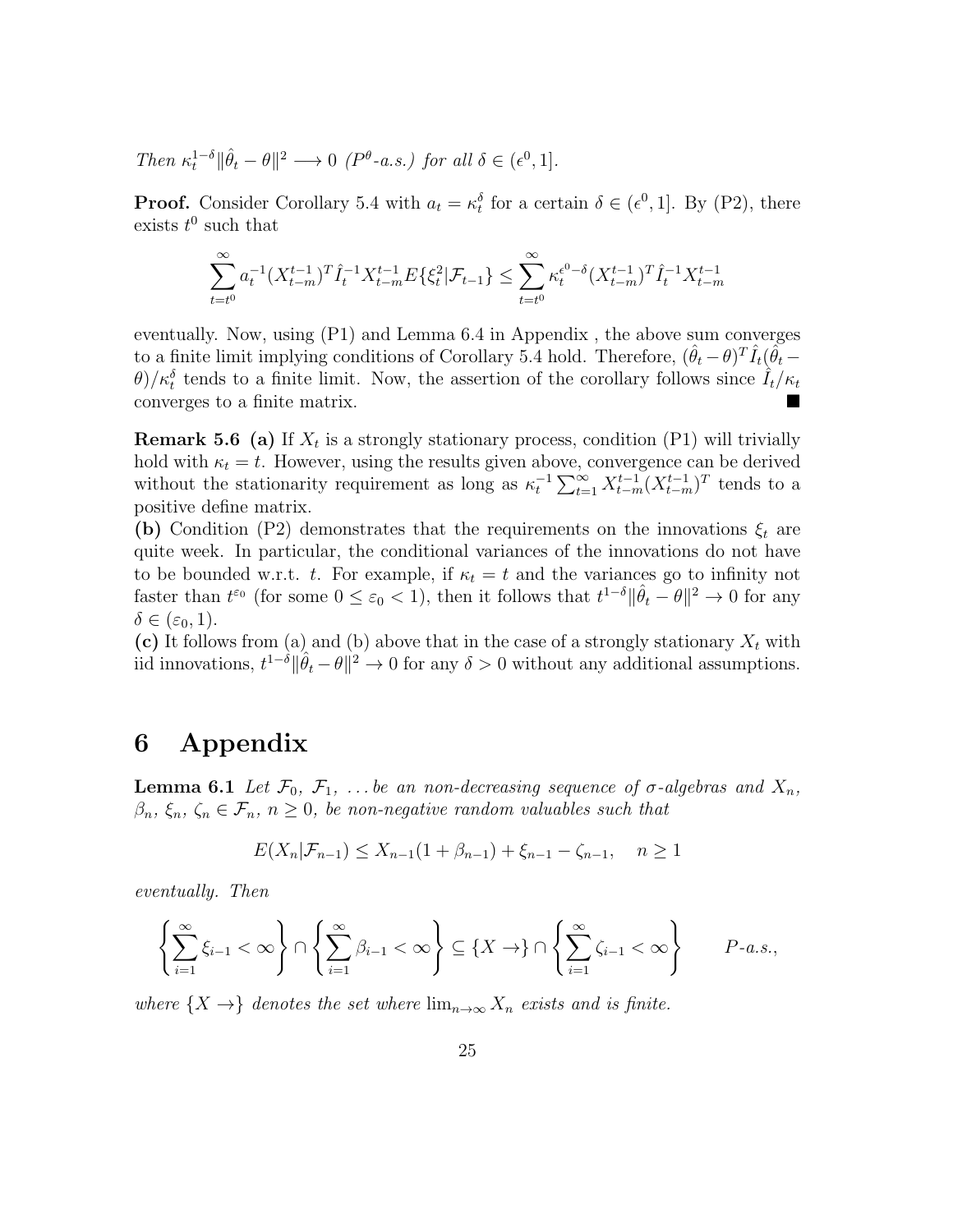**Proof.** The proof can be found in Robbins and Siegmund  $(1985)$ . Note also that this lemma is a special case of the theorem on the convergence sets of non-negative semi-martingales (see, e.g., Lazrieva et al (1997)).

**Proposition 6.2** Consider a closed sphere  $U = S(\alpha, r)$  in  $\mathbb{R}^m$  with the center at  $\alpha \in \mathbb{R}^m$  and the radius r. Let  $z^0 \in U$  and  $z \notin U$ . Denote by  $z'$  the closest point form z to U, that is,

$$
z' = \alpha + \frac{r}{\|z - \alpha\|} (z - \alpha).
$$

Suppose also that  $C$  is a positive definite matrix such that

$$
\lambda_C^{max} v^2 \le \lambda_C^{min} r^2,
$$

where  $\lambda_C^{max}$  and  $\lambda_C^{min}$  are the largest and smallest eigenvalues of C respectively and  $v = \|\alpha - z^0\|$ . Then

$$
(z'-z^0)^T C (z'-z^0) \leq (z-z^0)^T C (z-z^0).
$$

**Proof.** For  $u, v \in \mathbb{R}^m$ , define

$$
||u||_C = (u^T C u)^{1/2}
$$
 and  $(u, v)_C = (u^T C v)^{1/2}$ .

We have

$$
|(z_0 - \alpha, z' - \alpha)_C| \le ||z_0 - \alpha||_C ||z' - \alpha||_C \le \sqrt{\lambda_C^{\max}} v ||z' - \alpha||_C
$$
  

$$
\le \sqrt{\lambda_C^{\min}} r ||z' - \alpha||_C = \sqrt{\lambda_C^{\min}} ||z' - \alpha|| ||z' - \alpha||_C \le ||z' - \alpha||_C^2.
$$
 (6.1)

Since  $z \notin U$ , we have

$$
z' = \alpha + \frac{r}{\|z - \alpha\|}(z - \alpha) = (1 - \delta)\alpha + \delta z,
$$

where  $\delta = r/||z - \alpha|| < 1$ . Then, since

$$
z - z' = (1 - \delta)(z - \alpha), \quad z' - \alpha = \delta(z - \alpha), \quad z - z' = \frac{1 - \delta}{\delta}(z' - \alpha),
$$

by (6.1),

$$
(z'-z_0, z-z')_C = (z'-\alpha, z-z')_C + (\alpha - z_0, z-z')_C
$$
  
=  $\frac{1-\delta}{\delta} ||z'-\alpha||_C^2 - \frac{1-\delta}{\delta} (z_0 - \alpha, z' - \alpha)_C \ge 0.$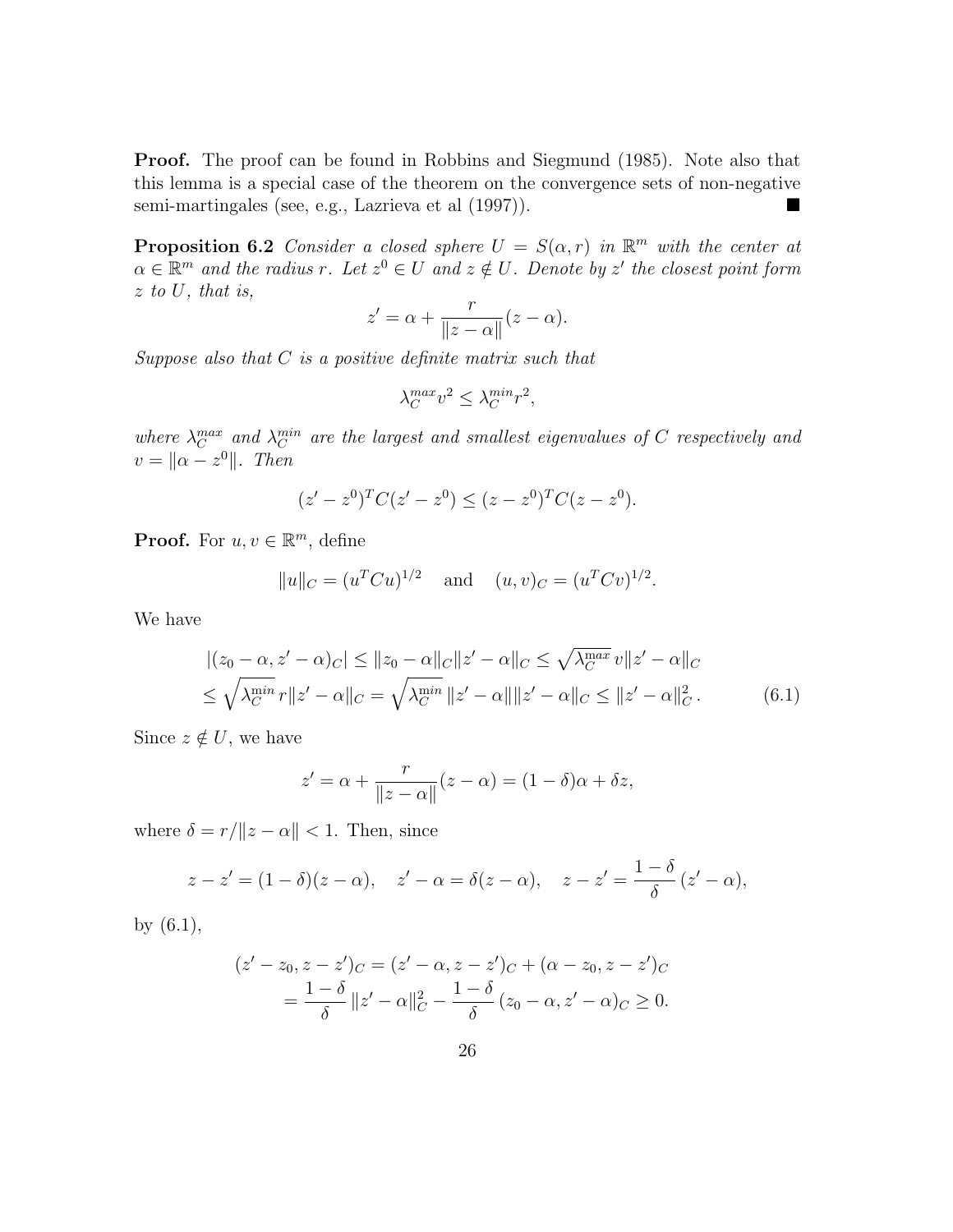Therefore, since  $z'-z_0=(z-z_0)-(z-z')$ , we get

$$
||z' - z_0||_C^2 = ||z - z_0||_C^2 + ||z - z'||_C^2 - 2(z - z_0, z - z')_C
$$
  
= 
$$
||z - z_0||_C^2 + ||z - z'||_C^2 - 2||z - z'||_C^2 - 2(z' - z_0, z - z')_C
$$
  
= 
$$
||z - z_0||_C^2 - ||z - z'||_C^2 - 2(z' - z_0, z - z')_C \le ||z - z_0||_C^2.
$$

**Proposition 6.3** Suppose  $a_t$ ,  $t \in \mathbb{N}$  is a non-decreasing sequence of positive numbers such that

$$
\sum_{t=1}^{\infty} \frac{1}{a_t} < \infty.
$$

Then

$$
\sum_{t=1}^{\infty} \left[ \frac{a_{t+1} - a_t - 1}{a_t} \right]^+ = +\infty.
$$

Proof. Since

$$
\sum_{t=1}^{\infty} \left[ \frac{a_{t+1} - a_t - 1}{a_t} \right]^+ \ge \sum_{t=1}^{\infty} \frac{a_{t+1} - a_t}{a_t} - \sum_{t=1}^{\infty} \frac{1}{a_t}
$$

and the last series converges, it is sufficient to show that

$$
\sum_{t=1}^{\infty} \frac{a_{t+1} - a_t}{a_t} = +\infty.
$$

Note that for  $b \ge a > 0$ , we have

$$
\frac{b-a}{a} = \int_{a}^{b} \frac{1}{a} d\tau \ge \int_{a}^{b} \frac{1}{\tau} d\tau = \ln b - \ln a.
$$

So,

$$
\sum_{t=1}^{N} \frac{a_{t+1} - a_t}{a_t} \ge \sum_{t=1}^{N} (\ln a_{t+1} - \ln a_t) = \ln a_{N+1} - \ln a_1 \to +\infty \text{ as } N \to \infty.
$$

Lemma 6.4  $\sum$ **EXECUTE: Suppose**  $\{\alpha_t\}$  is a sequence of real  $m \times 1$  column vector,  $I_t = \mathbf{I} + \sum_{s=1}^t \alpha_s \alpha_s^T$  diverges and  $\kappa_t$  is a sequence of positive numbers satisfying:

$$
I_t/\kappa_t \to G,
$$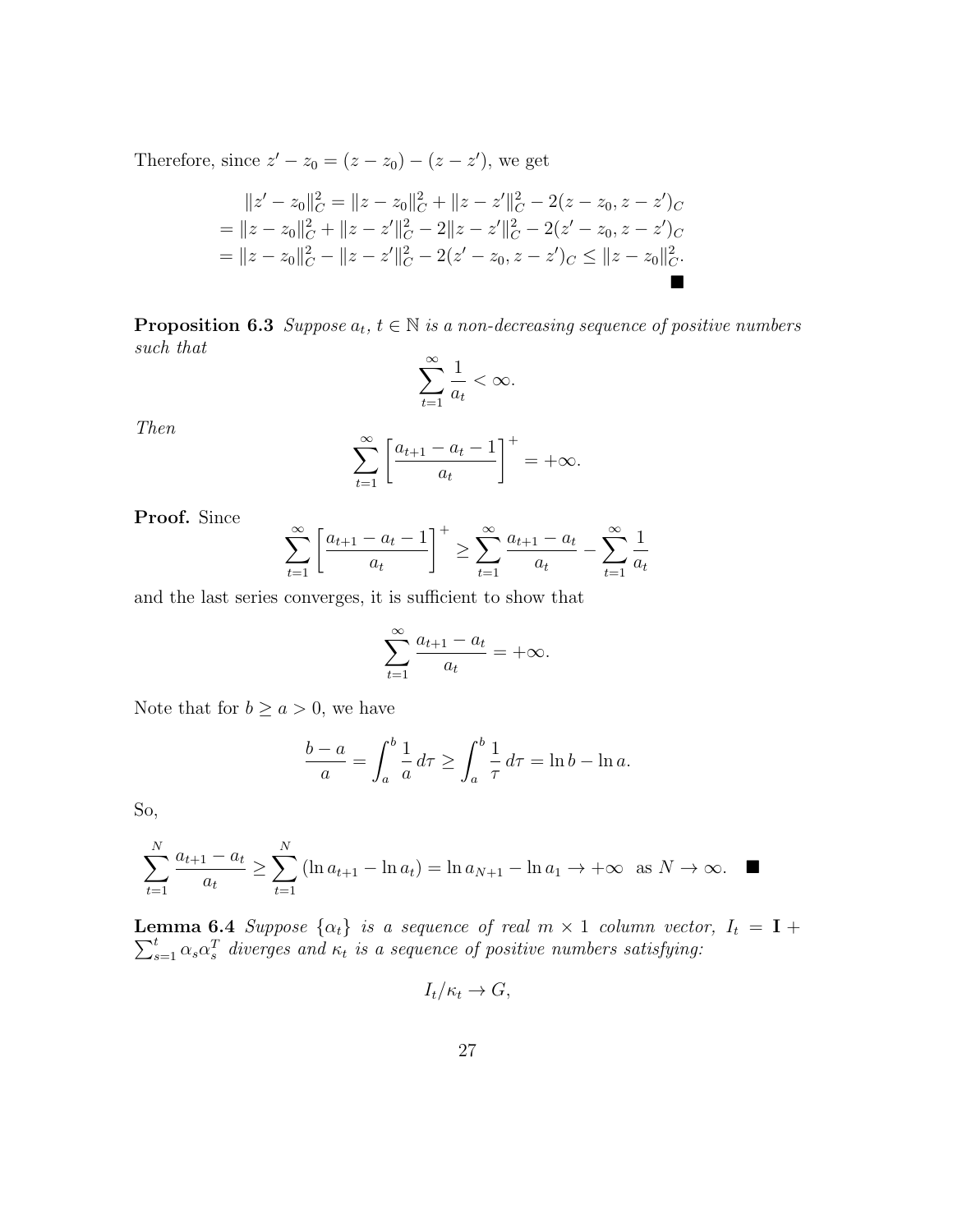where G is a finite positive definite  $m \times m$  matrix. Then

$$
\sum_{t=N}^{\infty}\frac{1}{\kappa_t^{\delta}}\alpha_t^TI_t^{-1}\alpha_t<\infty
$$

for any  $\delta > 0$ .

**Proof.** Since  $tr(I_t) = m + \sum_{s=1}^t \alpha_s^T \alpha_s$  is a non-decreasing sequence of positive numbers, we have (see Proposition A2 in Sharia (2007))

$$
\sum_{t=1}^{\infty} \frac{\alpha_t^T \alpha_t}{[tr(I_t)]^{1+\delta}} < \sum_{t=1}^{\infty} \frac{\alpha_t^T \alpha_t}{(\sum_{s=1}^t \alpha_s^T \alpha_s)^{1+\delta}} < \infty.
$$

Since  $I_t/\kappa_t$  converges, we have that  $tr(I_t)/\kappa_t$  tends to a finite limit, and

$$
\sum_{t=1}^{\infty} \frac{\alpha_t^T \alpha_t}{\kappa_t^{1+\delta}} = \sum_{t=1}^{\infty} \frac{\alpha_t^T \alpha_t}{tr(I_t)^{1+\delta}} \left[ \frac{tr(I_t)}{\kappa_t} \right]^{1+\delta} < \infty
$$

Finally, since  $G_t$  is positive definite and we have  $\kappa_t I_t^{-1} \to G^{-1}$ , and it follows that  $\kappa_t \lambda_t^{max}$  converges to a finite limit, where  $\lambda_t^{max}$  is the largest eigenvalue of  $I_t^{-1}$ . Thus,

$$
\sum_{t=1}^{\infty} \frac{1}{\kappa_t^{\delta}} \alpha_t^T I_t^{-1} \alpha_t \le \sum_{t=1}^{\infty} \frac{\alpha_t^T \alpha_t}{\kappa_t^{1+\delta}} \cdot \kappa_t \lambda_t^{max} < \infty. \quad \blacksquare
$$

# References

- [1] ANDRADÓTTIR, S. A stochastic approximation algorithm with varying bounds. Operations Research 43, 6 (1995), 1037–1048.
- [2] BENVENISTE, A., MÉTIVIER, M., AND PRIOURET, P. Stochastic approximations and adaptive algorithms. Springer-Verlag, 1990.
- [3] BORKAR, V. S. Stochastic approximation. *Cambridge Books* (2008).
- [4] Campbell, K. Recursive computation of m-estimates for the parameters of a finite autoregressive process. The Annals of Statistics (1982), 442–453.
- [5] Chen, H. F., Guo, L., and Gao, A.-J. Convergence and robustness of the robbins-monro algorithm truncated at randomly varying bounds. Stochastic Processes and their Applications 27 (1987), 217–231.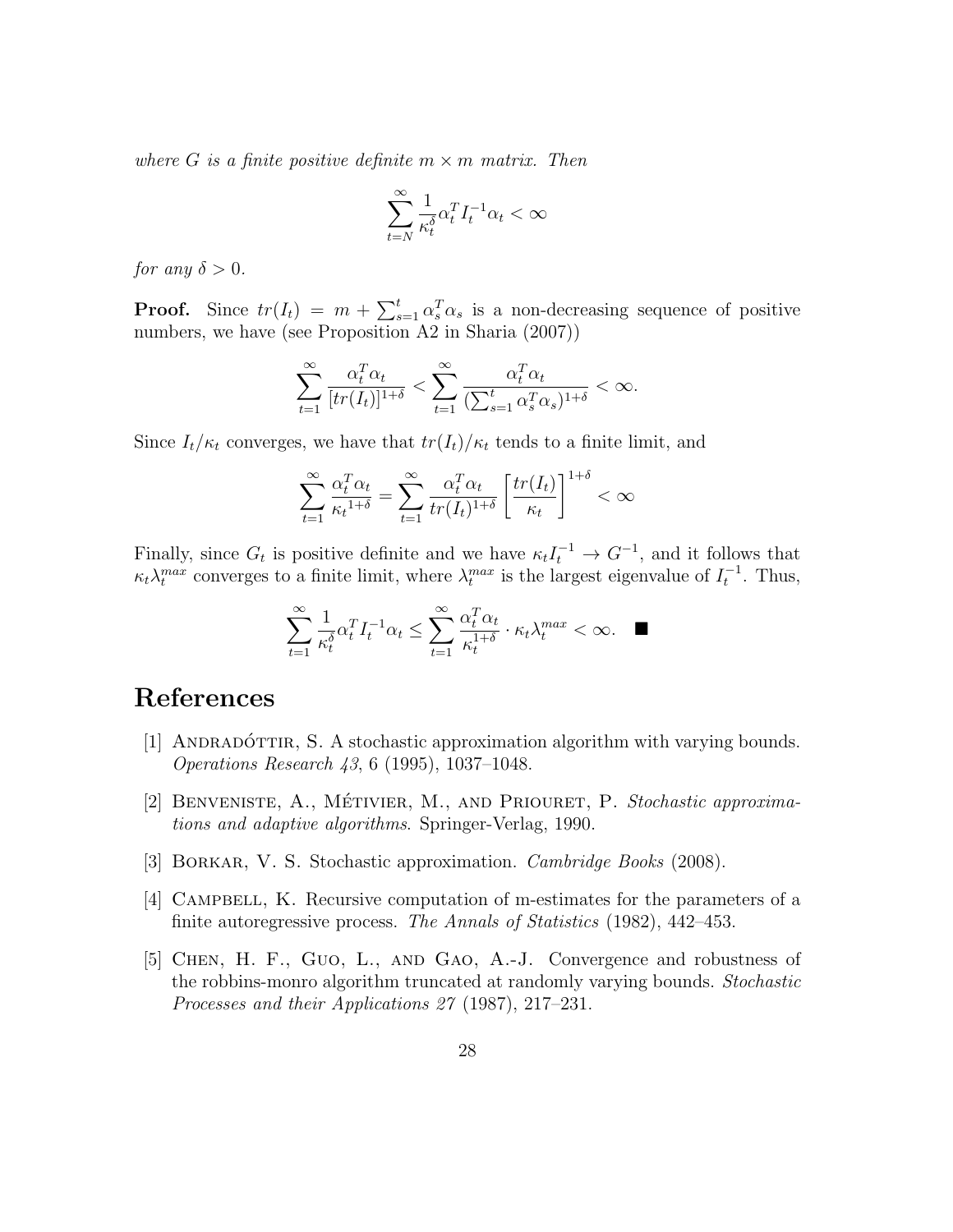- [6] Chen, H. F., and Zhu, Y. M. Stochastic approximation procedures with randomly varying truncations. Scientia Sinica Series A Mathematical Physical Astronomical & Technical Sciences 29, 9 (1986), 914–926.
- [7] Englund, J.-E., Holst, U., and Ruppert, D. Recursive estimators for stationary, strong mixing processesa representation theorem and asymptotic distributions. Stochastic Processes and their Applications 31, 2 (1989), 203–222.
- [8] Fabian, V. On asymptotically efficient recursive estimation. The Annals of Statistics (1978), 854–866.
- [9] Horn, R. A., and Johnson, C. R. Matrix analysis, 1985. Cambridge, Cambridge.
- [10] Kallenberg, O. Foundations of modern probability. springer, 2002.
- [11] Khasminskii, R. Z., and Nevelson, M. B. Stochastic approximation and recursive estimation. Nauka, Moscow, 1972.
- [12] Kushner, H. J. Stochastic approximation: a survey. Wiley Interdisciplinary Reviews: Computational Statistics 2, 1 (2010), 87–96.
- [13] Kushner, H. J., and Yin, G. Stochastic approximation and recursive algorithms and applications, vol. 35. Springer Science & Business Media, 2003.
- [14] Lai, T. L. Stochastic approximation. Annals of Statistics (2003), 391–406.
- [15] Lazrieva, N., Sharia, T., and Toronjadze, T. The robbins-monro type stochastic differential equations. i. convergence of solutions. Stochastics: An International Journal of Probability and Stochastic Processes 61, 1-2 (1997), 67–87.
- [16] Lazrieva, N., Sharia, T., and Toronjadze, T. Semimartingale stochastic approximation procedure and recursive estimation. Journal of Mathematical Sciences 153, 3 (2008), 211–261.
- [17] Lelong, J. Almost sure convergence of randomly truncated stochastic algorithms under verifiable conditions. Statistics & Probability Letters 78, 16 (2008), 2632–2636.
- [18] LJUNG, L., AND SODERSTROM, T. Theory and practice of recursive identification, 1987.